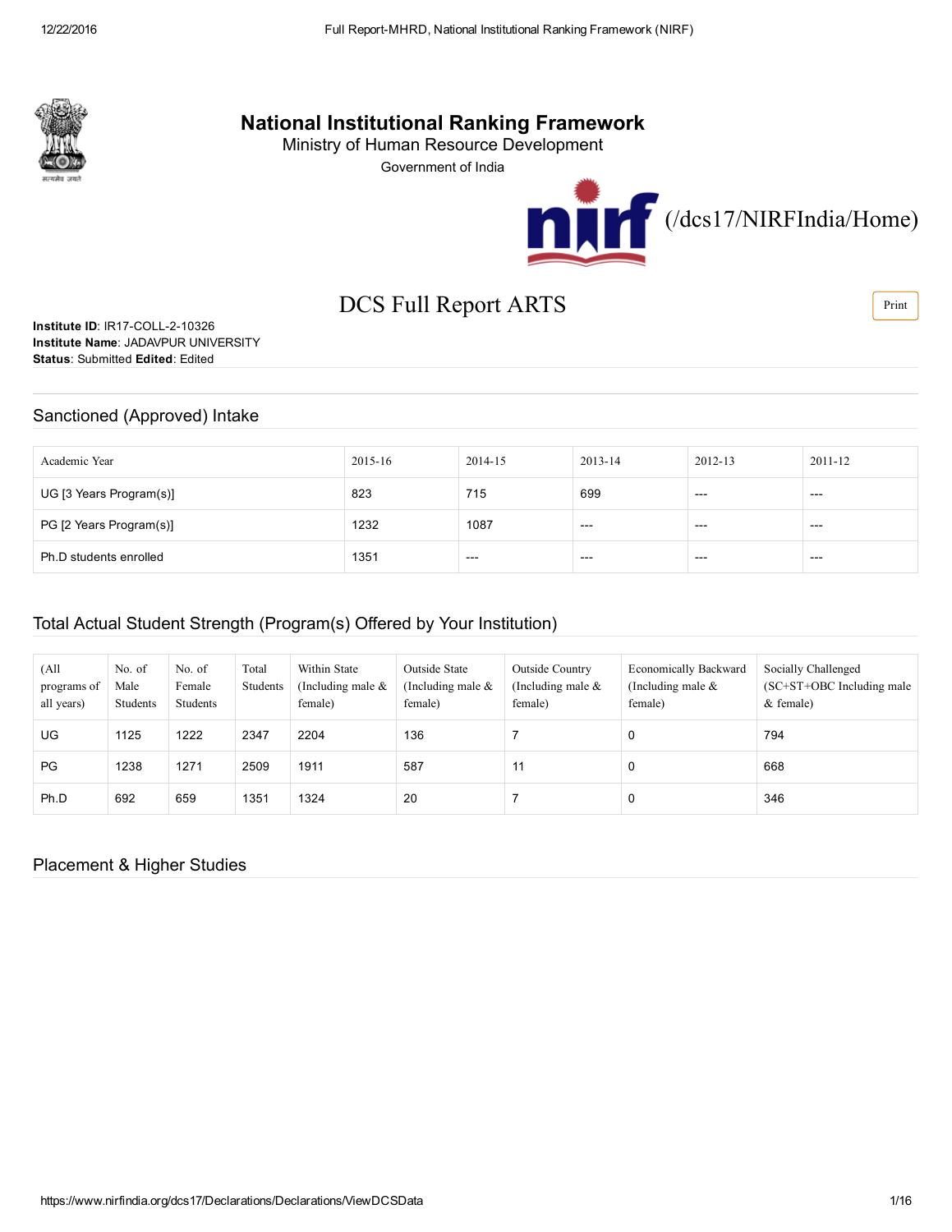| Academic<br>Year | No. of first year students<br>Academic<br>admitted in the year<br>Year |                  | No. of students graduating in<br>minimum stipulated time | No. of students placed<br>through campus placement | Median salary of placed<br>graduates (Amount in Rs.) | No. of students selected<br>for Higher Studies |
|------------------|------------------------------------------------------------------------|------------------|----------------------------------------------------------|----------------------------------------------------|------------------------------------------------------|------------------------------------------------|
| $(2011 -$<br>12) | 719                                                                    | $(2013 -$<br>14) | 588                                                      | 0                                                  | $0$ (Zero)                                           | 588                                            |
| $(2012 -$<br>13) | 715                                                                    | $(2014 -$<br>15) | 583                                                      | 0                                                  | $0$ (Zero)                                           | 583                                            |
| $(2013 -$<br>14) | 687<br>$(2015 -$<br>16)                                                |                  | 555                                                      | 0                                                  | $0$ (Zero)                                           | 555                                            |

| Academic<br>Year | No. of first year students<br>admitted in the year | Academic<br>Year | No. of students graduating in<br>minimum stipulated time | No. of students placed<br>through campus placement | Median salary of placed graduates<br>(Amount in Rs.)   | No. of students<br>selected for Higher<br>Studies |
|------------------|----------------------------------------------------|------------------|----------------------------------------------------------|----------------------------------------------------|--------------------------------------------------------|---------------------------------------------------|
| $(2012 -$<br>13) | 1134                                               | $(2013 -$<br>14) | 904                                                      | 38                                                 | 365000 (Rupees Three Lakh<br>Sixty Five Thousand only) | 811                                               |
| $(2013 -$<br>14) | 1138                                               | $(2014 -$<br>15) | 955                                                      | 58                                                 | 550000 (Rupees Five Lakh<br>Fifty Thousand only)       | 839                                               |
| $(2014 -$<br>15) | 1264                                               | $(2015 -$<br>16) | 1031                                                     | 91                                                 | 525000 (Rupees Five Lakh<br>Twenty Five Thousand only) | 886                                               |

#### Entrepreneurship

No. of sustained spin-off companies set up over the previous 5 years (2011-2016)(Companies started by the Students/Alumni/Faculty in the institutions business incubators):  $\boxed{0}$ 

#### Top University Admission Data

| No. of graduating students from your institution who were admitted into Top University/Institution to pursue higher studies in the year 2015-16:   89 |
|-------------------------------------------------------------------------------------------------------------------------------------------------------|
| No. of PG students admitted into your institutions from Top Institution in the year 2015-16:   14                                                     |
| No. of Ph.D students admitted into your institutions from Top Institution in the year 2015-16:   40                                                   |
| Total No.of PG & Ph.D students admitted:   54                                                                                                         |

#### Ph.D Student Details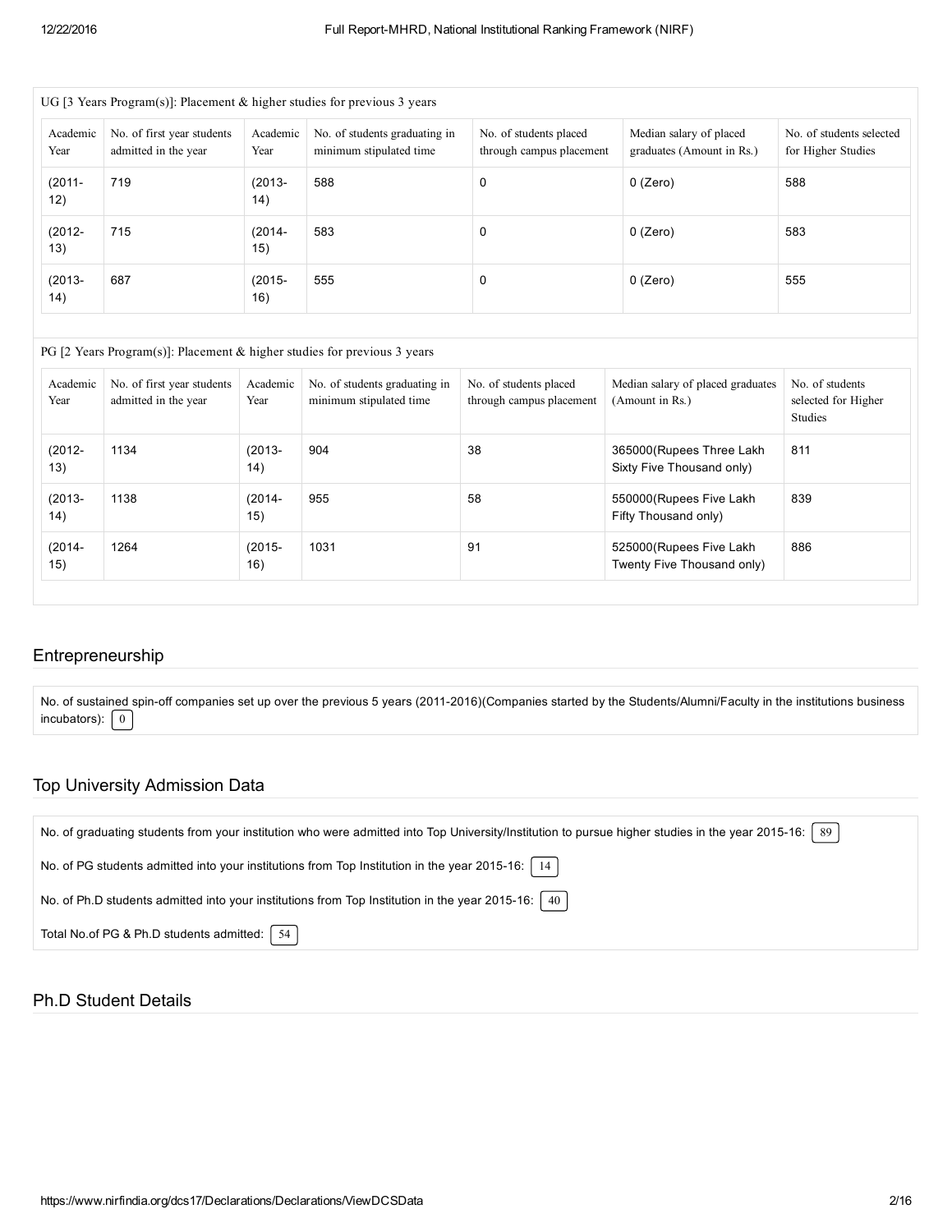| No. of Ph.D students graduated (including Integrated Ph.D) |         |         |  |  |  |  |  |
|------------------------------------------------------------|---------|---------|--|--|--|--|--|
| 2015-16                                                    | 2014-15 | 2013-14 |  |  |  |  |  |
| 246                                                        | 251     | 278     |  |  |  |  |  |
|                                                            |         |         |  |  |  |  |  |

## Faculty Details

|           | #              | Name                       | Age | Designation                | Gender | Qualification | Experience (In Months) |
|-----------|----------------|----------------------------|-----|----------------------------|--------|---------------|------------------------|
| 0         | $\mathbf 1$    | Abhijit Roy                | 44  | Professor                  | Male   | Ph.D          | 228                    |
| 0         | $\overline{2}$ | <b>Biswajit Chatterjee</b> | 62  | Professor                  | Male   | M.A           | 472                    |
| 0         | 3              | Madhuja Mukherjee          | 48  | Associate Professor        | Female | Ph.D          | 116                    |
| 0         | 4              | Abdul Kafi                 | 42  | <b>Assistant Professor</b> | Male   | Ph.D          | 132                    |
| 0         | 5              | Abhijit Gupta              | 49  | Professor                  | Male   | Ph.D          | 211                    |
| 0         | 6              | Abhishek Sarkar            | 33  | <b>Assistant Professor</b> | Male   | Ph.D          | 83                     |
| 0         | $\overline{7}$ | Achintya Biswas            | 61  | Professor                  | Male   | Ph.D          | 432                    |
| 0         | 8              | Aishika Chakraborty        | 47  | Associate Professor        | Female | Ph.D          | 240                    |
| 0         | 9              | Ajitava Raychaudhuri       | 59  | Professor                  | Male   | Ph.D          | 424                    |
| 0         | 10             | Ambar Nath Ghosh           | 57  | Professor                  | Male   | Ph.D          | 383                    |
| 0         | 11             | Amit Bhattacharya          | 62  | Professor                  | Male   | Ph.D          | 397                    |
| 0         | 12             | Amit Kundu                 | 46  | Professor                  | Male   | Ph.D          | 203                    |
| 0         | 13             | Amites Mukhopadhyay        | 49  | Associate Professor        | Male   | Ph.D          | 269                    |
| 0         | 14             | Amlan Das Gupta            | 59  | Professor                  | Male   | Ph.D          | 253                    |
| O         | 15             | Amrita Basu                | 42  | <b>Assistant Professor</b> | Female | Ph.D          | 26                     |
| 0         | 16             | Ananda Lal                 | 61  | Professor                  | Male   | Ph.D          | 444                    |
| 0         | 17             | Ananya Baruya              | 47  | Professor                  | Female | Ph.D          | 240                    |
| 0         | 18             | Anindya Jyoti Majumdar     | 53  | Professor                  | Male   | Ph.D          | 253                    |
| 0         | 19             | Anindya Sengupta           | 45  | <b>Assistant Professor</b> | Male   | M.A           | 147                    |
| O         | 20             | Antara Mitra               | 39  | <b>Assistant Professor</b> | Female | M. Phil       | 76                     |
| 0         | 21             | Anuradha Mukherjee         | 64  | Professor                  | Female | Ph.D          | 426                    |
| $\bullet$ | 22             | Anuradha Roy               | 58  | Professor                  | Female | Ph.D          | 361                    |
| 0         | 23             | Aparajita Mukhopadhyay     | 50  | Professor                  | Female | Ph.D          | 239                    |
| 0         | 24             | Arpita Ghose Dhar          | 54  | Professor                  | Female | Ph.D          | 360                    |
| 0         | 25             | Ashoke Kumar Biswas        | 52  | Professor                  | Male   | Ph.D          | 300                    |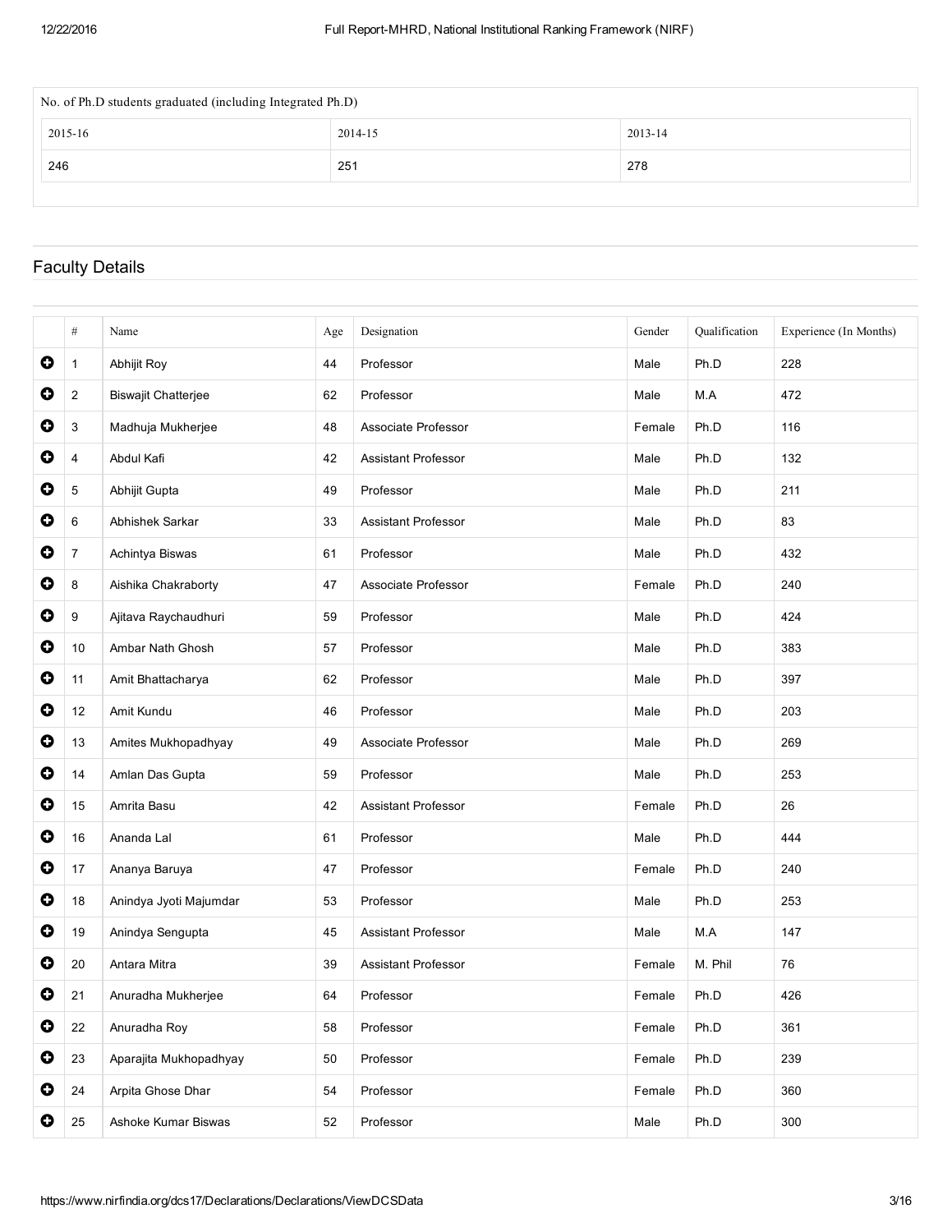|           | #  | Name                     | Age | Designation                | Gender | Qualification | Experience (In Months) |
|-----------|----|--------------------------|-----|----------------------------|--------|---------------|------------------------|
| O         | 26 | Asim Kumar Karmakar      | 60  | <b>Assistant Professor</b> | Male   | Ph.D          | 398                    |
| 0         | 27 | Asish Paul               | 48  | <b>Assistant Professor</b> | Male   | Ph.D          | 231                    |
| $\bullet$ | 28 | Atanu Ghosh              | 38  | <b>Assistant Professor</b> | Male   | Ph.D          | 36                     |
| $\bullet$ | 29 | Atanu Saha               | 32  | Assistant Professor        | Male   | Ph.D          | 48                     |
| $\bullet$ | 30 | Atashee Chatterjee       | 49  | Professor                  | Female | Ph.D          | 114                    |
| 0         | 31 | Aveek Majumder           | 51  | <b>Assistant Professor</b> | Male   | M.A           | 247                    |
| $\bullet$ | 32 | Barendu Mandal           | 42  | <b>Assistant Professor</b> | Male   | Ph.D          | 169                    |
| $\bullet$ | 33 | Basabi Bhattacharya      | 62  | Professor                  | Female | Ph.D          | 416                    |
| $\bullet$ | 34 | Bhagaban Behera          | 42  | <b>Assistant Professor</b> | Male   | Ph.D          | 81                     |
| $\bullet$ | 35 | <b>Bhaswar Moitra</b>    | 61  | Professor                  | Male   | Ph.D          | 306                    |
| O         | 36 | Bhibhuti Bhusan Show     | 38  | <b>Assistant Professor</b> | Male   | M.Sc.         | 138                    |
| $\bullet$ | 37 | Bidisha Chakraborty      | 38  | <b>Assistant Professor</b> | Female | Ph.D          | 133                    |
| $\bullet$ | 38 | Bijaya Kumar Das         | 45  | <b>Assistant Professor</b> | Male   | Ph.D          | 113                    |
| 0         | 39 | Bishnupada Nanda         | 54  | Associate Professor        | Male   | Ph.D          | 36                     |
| $\bullet$ | 40 | Buddhadeb Sau            | 46  | Associate Professor        | Male   | <b>NET</b>    | 167                    |
| $\bullet$ | 41 | Chandrani Banerjee       | 43  | Assistant Professor        | Female | Ph.D          | 94                     |
| $\bullet$ | 42 | Chandreyee Niyogi        | 53  | Professor                  | Female | Ph.D          | 276                    |
| $\bullet$ | 43 | Dalia Chakraborty        | 45  | Professor                  | Female | Ph.D          | 257                    |
| 0         | 44 | Debajit Dutta            | 30  | Assistant Professor        | Male   | <b>NET</b>    | 34                     |
| $\bullet$ | 45 | Debarchana Sarkar        | 58  | Professor                  | Female | Ph.D          | 331                    |
| O         | 46 | Debashis Mirdha          | 39  | <b>Assistant Professor</b> | Male   | M.A           | 99                     |
| 0         | 47 | Debashree Datta Ray      | 37  | Assistant Professor        | Female | Ph.D          | 110                    |
| 0         | 48 | Dipayan Pattanayak       | 55  | Associate Professor        | Male   | M.A           | 85                     |
| $\bullet$ | 49 | Epsita Halder            | 42  | Assistant Professor        | Female | <b>NET</b>    | 113                    |
| $\bullet$ | 50 | Gangadhar Kar            | 57  | Professor                  | Male   | Ph.D          | 360                    |
| 0         | 51 | Gargi Goswami            | 37  | Assistant Professor        | Female | <b>NET</b>    | 125                    |
| 0         | 52 | Gautam Gupta             | 60  | Professor                  | Male   | Ph.D          | 303                    |
| $\bullet$ | 53 | Gautam Kumar Basu        | 62  | Professor                  | Male   | Ph.D          | 271                    |
| O         | 54 | Gobinda Chanda Sadhukhan | 61  | Professor                  | Male   | Ph.D          | 29                     |
| $\bullet$ | 55 | Gopa Datta               | 60  | Professor                  | Female | Ph.D          | 431                    |
| 0         | 56 | Gopal Chandra Saha       | 42  | Professor                  | Male   | Ph.D          | 168                    |
| 0         | 57 | Gopi Nath Mondal         | 32  | Assistant Professor        | Male   | Ph.D          | 86                     |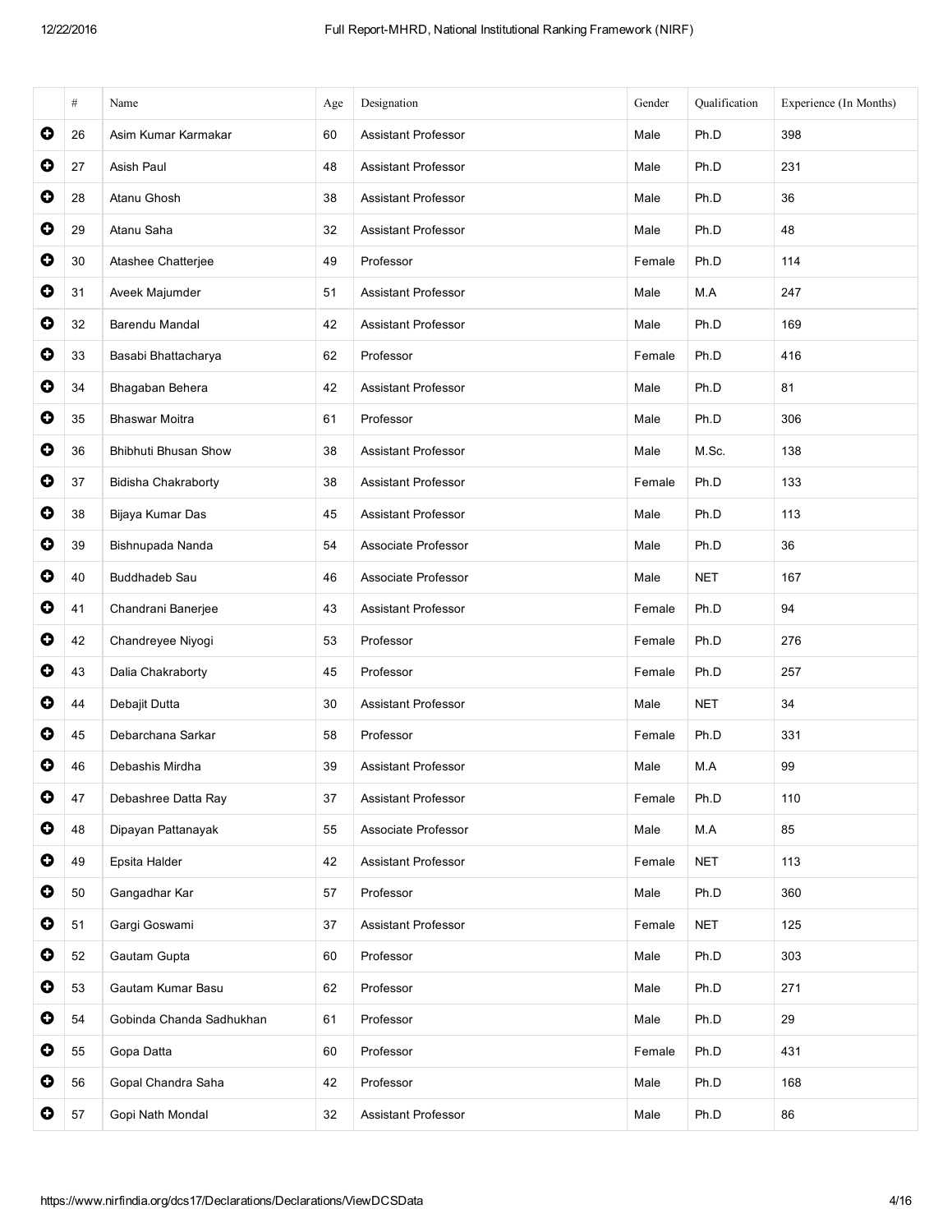|           | $\#$ | Name                    | Age | Designation                                   | Gender | Qualification | Experience (In Months) |
|-----------|------|-------------------------|-----|-----------------------------------------------|--------|---------------|------------------------|
| 0         | 58   | <b>Goutam Maity</b>     | 49  | Professor                                     | Male   | Ph.D          | 84                     |
| $\bullet$ | 59   | Herken Neadan Toppo     | 42  | <b>Assistant Professor</b>                    | Male   | Ph.D          | 113                    |
| $\bullet$ | 60   | Imankalyan Lahiri       | 39  | <b>Assistant Professor</b>                    | Male   | Ph.D          | 114                    |
| $\bullet$ | 61   | Ipshita Chanda          | 55  | Professor                                     | Female | Ph.D          | 274                    |
| $\bullet$ | 62   | Jhuma Chakraborty       | 54  | Associate Professor                           | Female | Ph.D          | 139                    |
| $\bullet$ | 63   | Joyashree Roy           | 59  | Professor                                     | Female | Ph.D          | 306                    |
| $\bullet$ | 64   | Joydeep Ghosh           | 40  | <b>Assistant Professor</b>                    | Male   | <b>NET</b>    | 149                    |
| $\bullet$ | 65   | Jugaratan Barman        | 53  | Associate Professor                           | Male   | Ph.D          | 321                    |
| 0         | 66   | Kakali Ghosh            | 39  | Assistant Professor                           | Female | Ph.D          | 140                    |
| $\bullet$ | 67   | Kakoli Sengupta         | 41  | Associate Professor                           | Female | Ph.D          | 72                     |
| $\bullet$ | 68   | Kaushik Roy             | 45  | Professor                                     | Male   | Ph.D          | 83                     |
| $\bullet$ | 69   | Kaushik Sen             | 48  | <b>Assistant Professor</b>                    | Male   | Ph.D          | 112                    |
| $\bullet$ | 70   | Kavita Panjabi          | 55  | Professor                                     | Female | Ph.D          | 323                    |
| $\bullet$ | 71   | Kunal Chattopadhyay     | 57  | Professor                                     | Male   | Ph.D          | 406                    |
| $\bullet$ | 72   | Lalit Lalitav Mohakud   | 33  | <b>Assistant Professor</b>                    | Male   | <b>NET</b>    | 37                     |
| $\bullet$ | 73   | Lalita Sengupta         | 62  | Professor                                     | Female | Ph.D          | 306                    |
| $\bullet$ | 74   | Lopamudra Choudhury     | 54  | Professor                                     | Female | Ph.D          | 211                    |
| $\bullet$ | 75   | Madhuchhanda Sen        | 50  | <b>Assistant Professor</b>                    | Female | Ph.D          | 63                     |
| $\bullet$ | 76   | Madhumita Chattopadhyay | 55  | Professor                                     | Female | Ph.D          | 325                    |
| $\bullet$ | 77   | Mahidas Bhattacharya    | 61  | Professor                                     | Male   | Ph.D          | 85                     |
| O         | 78   | Mahua Sarkar            | 58  | Dean / Principal / Director / Vice Chancellor | Female | Ph.D          | 402                    |
| $\bullet$ | 79   | Malabika Roy            | 53  | Professor                                     | Female | Ph.D          | 336                    |
| $\bullet$ | 80   | Manas Kumar Ghosh       | 46  | <b>Assistant Professor</b>                    | Male   | Ph.D          | 117                    |
| $\bullet$ | 81   | Maroona Murmu           | 40  | <b>Assistant Professor</b>                    | Female | Ph.D          | 156                    |
| $\bullet$ | 82   | Maushumi Guha           | 41  | Associate Professor                           | Female | Ph.D          | 183                    |
| $\bullet$ | 83   | Maya Gupta              | 47  | Assistant Professor                           | Female | Ph.D          | 98                     |
| $\bullet$ | 84   | Moinak Biswas           | 55  | Professor                                     | Male   | Ph.D          | 324                    |
| $\bullet$ | 85   | Monojit Mondal          | 41  | <b>Assistant Professor</b>                    | Male   | <b>NET</b>    | 139                    |
| $\bullet$ | 86   | Muktipada Sinha         | 46  | <b>Assistant Professor</b>                    | Male   | Ph.D          | 99                     |
| $\bullet$ | 87   | Nandini Mukherjee       | 40  | <b>Assistant Professor</b>                    | Female | Ph.D          | 39                     |
| $\bullet$ | 88   | Nandini Saha            | 46  | Professor                                     | Female | Ph.D          | 268                    |
| $\bullet$ | 89   | Nandita Banerjee Dhawan | 45  | <b>Assistant Professor</b>                    | Female | Ph.D          | 119                    |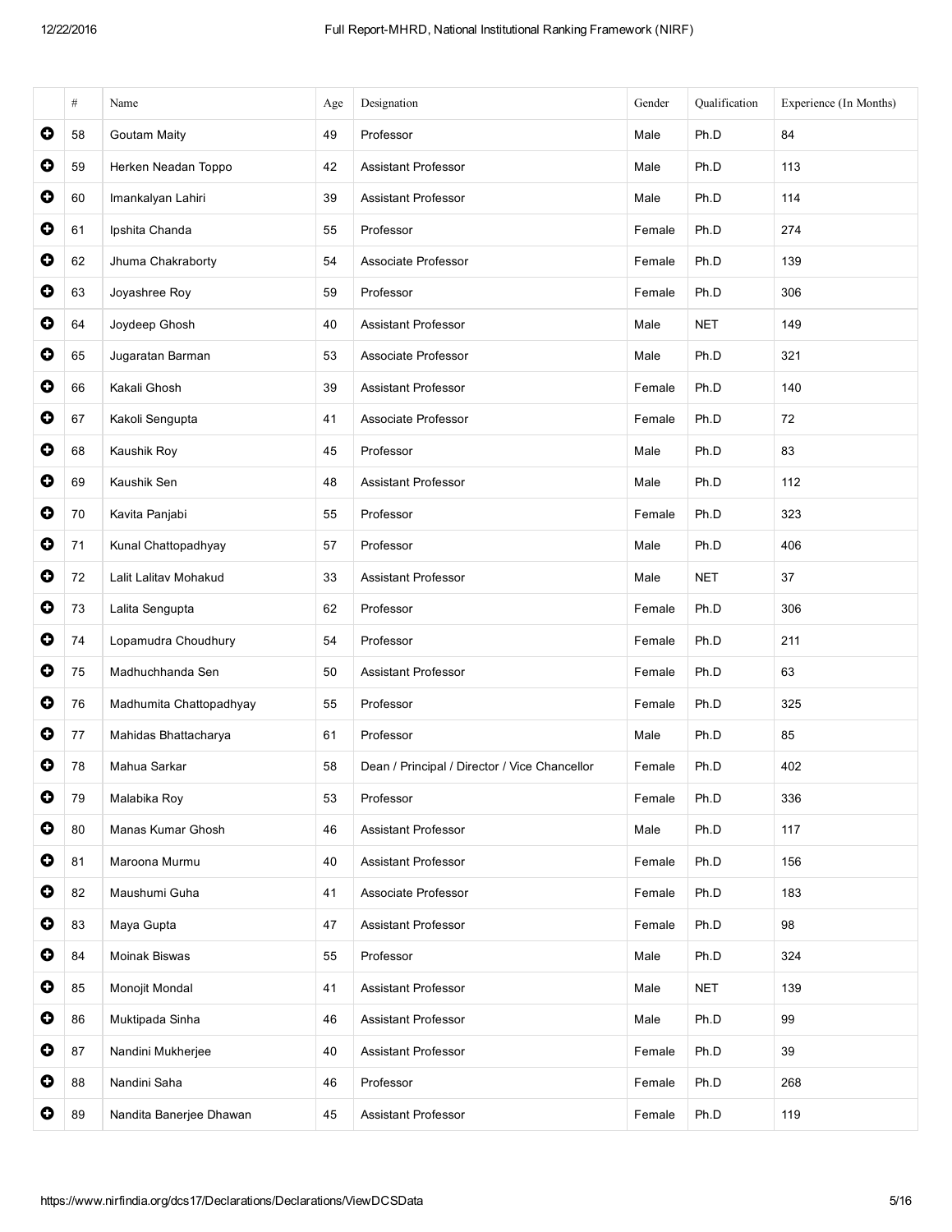|           | $\#$ | Name                    | Age | Designation                | Gender | Qualification | Experience (In Months) |
|-----------|------|-------------------------|-----|----------------------------|--------|---------------|------------------------|
| $\bullet$ | 90   | Nilanjana Deb           | 41  | <b>Assistant Professor</b> | Female | Ph.D          | 166                    |
| $\bullet$ | 91   | Nilanjana Mahata        | 42  | <b>Assistant Professor</b> | Female | <b>NET</b>    | 83                     |
| $\bullet$ | 92   | Nupur Dasgupta          | 57  | Professor                  | Female | Ph.D          | 304                    |
| $\bullet$ | 93   | Nutan Marian Tigga      | 27  | <b>Assistant Professor</b> | Female | M. Phil       | 33                     |
| $\bullet$ | 94   | Om Prakash Mishra       | 55  | Professor                  | Male   | M. Phil       | 347                    |
| $\bullet$ | 95   | Panchali Ray            | 35  | <b>Assistant Professor</b> | Female | M.A           | 42                     |
| $\bullet$ | 96   | Papan Mondal            | 31  | <b>Assistant Professor</b> | Male   | Ph.D          | 74                     |
| $\bullet$ | 97   | Paromita Chakravarti    | 47  | Professor                  | Female | Ph.D          | 223                    |
| $\bullet$ | 98   | Partha Pratim Basu      | 55  | Professor                  | Male   | Ph.D          | 180                    |
| $\bullet$ | 99   | Partha Sarathi Bhowmik  | 41  | Associate Professor        | Male   | <b>NET</b>    | 159                    |
| $\bullet$ | 100  | Piyali Basak            | 38  | <b>Assistant Professor</b> | Female | Ph.D          | 85                     |
| $\bullet$ | 101  | Piyali Praharaj         | 56  | Professor                  | Female | Ph.D          | 325                    |
| $\bullet$ | 102  | Piyali Sur              | 46  | <b>Assistant Professor</b> | Female | Ph.D          | 228                    |
| $\bullet$ | 103  | Poulomi Roy             | 40  | Assistant Professor        | Female | Ph.D          | 113                    |
| $\bullet$ | 104  | Prabirjit Sarkar        | 60  | Professor                  | Male   | Ph.D          | 376                    |
| $\bullet$ | 105  | Prodosh Bhattacharya    | 59  | Professor                  | Male   | Ph.D          | 248                    |
| $\bullet$ | 106  | Proyash Sarkar          | 45  | Professor                  | Male   | Ph.D          | 240                    |
| $\bullet$ | 107  | Rabindra Sen            | 64  | Professor                  | Male   | Ph.D          | 418                    |
| $\bullet$ | 108  | Rajat Acharyya          | 50  | Professor                  | Male   | Ph.D          | 324                    |
| $\bullet$ | 109  | Rajayeswar Sinha        | 39  | <b>Assistant Professor</b> | Male   | Ph.D          | 156                    |
| $\bullet$ | 110  | Ranjan Chakrabarti      | 57  | Professor                  | Male   | Ph.D          | 303                    |
| $\bullet$ | 111  | Ratna Dutta Sharma      | 64  | Professor                  | Female | Ph.D          | 324                    |
| $\bullet$ | 112  | Rimi Barnali Chatterjee | 47  | Associate Professor        | Female | Ph.D          | 144                    |
| $\bullet$ | 113  | Rimple Mehta            | 32  | Assistant Professor        | Female | M.A           | 41                     |
| $\bullet$ | 114  | Rita Chattopadhyay      | 64  | Professor                  | Female | Ph.D          | 166                    |
| $\bullet$ | 115  | Rubai Saha              | 44  | <b>Assistant Professor</b> | Female | M.A           | 139                    |
| $\bullet$ | 116  | Ruby Sain               | 60  | Professor                  | Female | Ph.D          | 277                    |
| $\bullet$ | 117  | Rup Kumar Barman        | 41  | Professor                  | Male   | Ph.D          | 197                    |
| $\bullet$ | 118  | Rupa Bandyopadhyay      | 54  | Professor                  | Female | Ph.D          | 152                    |
| $\bullet$ | 119  | Sadhan Chakraborti      | 57  | Professor                  | Male   | Ph.D          | 174                    |
| $\bullet$ | 120  | Saikat Sinha Roy        | 51  | Professor                  | Male   | Ph.D          | 133                    |
| $\bullet$ | 121  | Samantak Das            | 51  | Associate Professor        | Male   | Ph.D          | 318                    |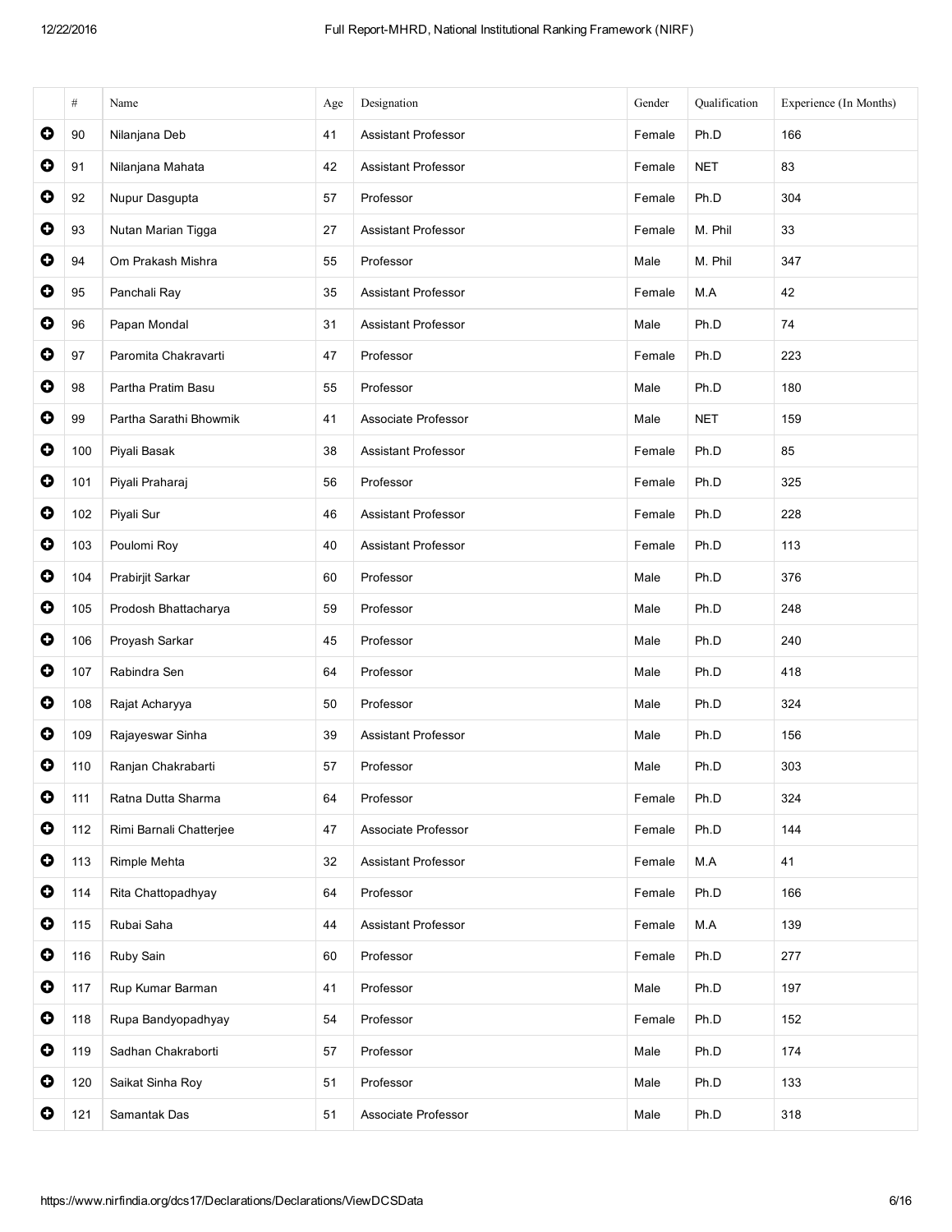|           | $\#$ | Name                    | Age | Designation                | Gender | Oualification | Experience (In Months) |
|-----------|------|-------------------------|-----|----------------------------|--------|---------------|------------------------|
| $\bullet$ | 122  | Samar Kumar Mondal      | 42  | <b>Assistant Professor</b> | Male   | Ph.D          | 86                     |
| $\bullet$ | 123  | Samarpita Mitra         | 41  | <b>Assistant Professor</b> | Female | Ph.D          | 64                     |
| $\bullet$ | 124  | Samir Chattopadhyay     | 38  | <b>Assistant Professor</b> | Male   | M. Phil       | 98                     |
| $\bullet$ | 125  | Samir Das               | 35  | <b>Assistant Professor</b> | Male   | <b>NET</b>    | 104                    |
| $\bullet$ | 126  | Samir Karmakar          | 41  | <b>Assistant Professor</b> | Male   | Ph.D          | 240                    |
| $\bullet$ | 127  | Samita Sen              | 54  | Professor                  | Female | Ph.D          | 260                    |
| $\bullet$ | 128  | Sampa Chaudhuri         | 57  | Professor                  | Female | Ph.D          | 363                    |
| $\bullet$ | 129  | Sanat Karmakar          | 39  | <b>Assistant Professor</b> | Male   | Ph.D          | 130                    |
| $\bullet$ | 130  | Sanjoy Mukhopadhyay     | 64  | Professor                  | Male   | M. Phil       | 277                    |
| $\bullet$ | 131  | Sanjukta Bhattacharya   | 65  | Professor                  | Female | Ph.D          | 298                    |
| $\bullet$ | 132  | Sanmitra Ghosh          | 41  | <b>Assistant Professor</b> | Male   | Ph.D          | 160                    |
| $\bullet$ | 133  | Santanu Biswas          | 50  | Professor                  | Male   | Ph.D          | 277                    |
| $\bullet$ | 134  | Sarbani Ganguli         | 65  | Professor                  | Female | Ph.D          | 325                    |
| $\bullet$ | 135  | Sashi Nungla            | 41  | Professor                  | Female | Ph.D          | 140                    |
| $\bullet$ | 136  | Saswata Bhattacharya    | 47  | <b>Assistant Professor</b> | Male   | <b>NET</b>    | 174                    |
| $\bullet$ | 137  | Saswati Halder          | 41  | <b>Assistant Professor</b> | Female | <b>NET</b>    | 166                    |
| $\bullet$ | 138  | Sayantan Dasgupta       | 42  | <b>Assistant Professor</b> | Male   | Ph.D          | 203                    |
| $\bullet$ | 139  | Sekhar Kumar Samaddar   | 57  | Professor                  | Male   | Ph.D          | 388                    |
| $\bullet$ | 140  | Shibashis Chatterjee    | 47  | Professor                  | Male   | Ph.D          | 228                    |
| $\bullet$ | 141  | Shiuli Ghosh Basu       | 40  | <b>Assistant Professor</b> | Female | Ph.D          | 188                    |
| $\bullet$ | 142  | Shradhanjali Tamang     | 31  | <b>Assistant Professor</b> | Female | <b>NET</b>    | 30                     |
| $\bullet$ | 143  | Siddhartha Mitra        | 46  | Professor                  | Male   | Ph.D          | 256                    |
| $\bullet$ | 144  | Smita Sirker            | 41  | <b>Assistant Professor</b> | Female | Ph.D          | 128                    |
| $\bullet$ | 145  | Soma Dutta              | 39  | <b>Assistant Professor</b> | Female | M. Phil       | 98                     |
| $\bullet$ | 146  | Soma Mondal             | 43  | Assistant Professor        | Female | <b>NET</b>    | 204                    |
| $\bullet$ | 147  | Sonia Sahoo             | 43  | Associate Professor        | Female | <b>NET</b>    | 204                    |
| $\bullet$ | 148  | Soumitra Basu           | 57  | Associate Professor        | Male   | Ph.D          | 312                    |
| $\bullet$ | 149  | Subarna Kumar Das       | 47  | Professor                  | Male   | Ph.D          | 194                    |
| $\bullet$ | 150  | Subhajit Chatterjee     | 41  | <b>Assistant Professor</b> | Male   | Ph.D          | 116                    |
| $\bullet$ | 151  | Subhashis Biswas        | 44  | Professor                  | Male   | Ph.D          | 228                    |
| $\bullet$ | 152  | Sucheta Bhattacharya    | 52  | Professor                  | Female | Ph.D          | 252                    |
| $\bullet$ | 153  | Suchetana Chattopadhyay | 43  | <b>Assistant Professor</b> | Female | Ph.D          | 132                    |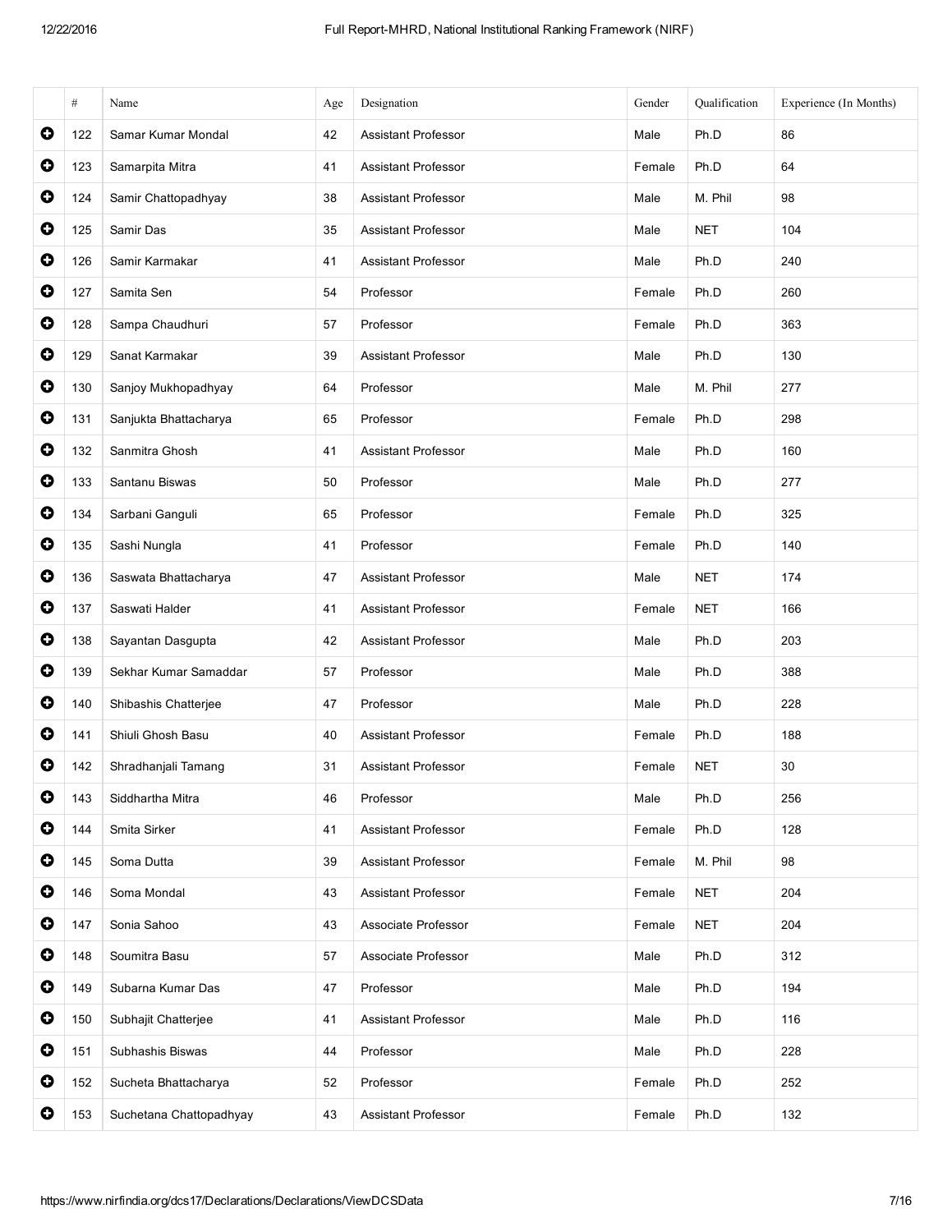|           | $\#$ | Name                      | Age | Designation                | Gender | Qualification | Experience (In Months) |
|-----------|------|---------------------------|-----|----------------------------|--------|---------------|------------------------|
| $\bullet$ | 154  | Suchorita Chattopadhyay   | 56  | Professor                  | Female | Ph.D          | 377                    |
| $\bullet$ | 155  | Sudeshna Banerjee         | 57  | Associate Professor        | Female | Ph.D          | 361                    |
| $\bullet$ | 156  | Sudip Sundar Das          | 53  | Professor                  | Male   | Ph.D          | 139                    |
| $\bullet$ | 157  | Sujit Kumar Mandal        | 39  | <b>Assistant Professor</b> | Male   | Ph.D          | 203                    |
| $\bullet$ | 158  | Sumit Kumar Barua         | 31  | <b>Assistant Professor</b> | Male   | <b>NET</b>    | 84                     |
| $\bullet$ | 159  | Sumita Sen                | 59  | Professor                  | Female | Ph.D          | 297                    |
| $\bullet$ | 160  | Sunil Kumar Chatterjee    | 55  | Associate Professor        | Male   | Ph.D          | 283                    |
| $\bullet$ | 161  | Sushil Kumar Haldar       | 50  | Professor                  | Male   | Ph.D          | 114                    |
| $\bullet$ | 162  | Sutapa Sengupta           | 55  | Associate Professor        | Female | M. Phil       | 132                    |
| $\bullet$ | 163  | Swapnendu Bandyopadhyay   | 44  | Professor                  | Male   | Ph.D          | 144                    |
| $\bullet$ | 164  | Tanmoyee Banerjee         | 43  | Professor                  | Female | Ph.D          | 200                    |
| $\bullet$ | 165  | Tapan Sankar Bhattacharya | 57  | Professor                  | Male   | Ph.D          | 150                    |
| $\bullet$ | 166  | <b>Tarun Kumar Mondal</b> | 52  | <b>Assistant Professor</b> | Male   | B.A           | 119                    |
| $\bullet$ | 167  | Tilottoma Mukherjee       | 44  | Assistant Professor        | Female | Ph.D          | 98                     |
| $\bullet$ | 168  | Tridib Chakraborti        | 60  | Professor                  | Male   | Ph.D          | 298                    |
| O         | 169  | Uday Kumar Chakraborty    | 60  | Professor                  | Male   | Ph.D          | 414                    |
| $\bullet$ | 170  | Udayan Bhattacharjya      | 49  | Professor                  | Male   | Ph.D          | 238                    |
| $\bullet$ | 171  | Utsa Ray                  | 38  | <b>Assistant Professor</b> | Female | Ph.D          | 29                     |
| $\bullet$ | 172  | <b>Vikas Dixit</b>        | 38  | Assistant Professor        | Male   | Ph.D          | 93                     |
| $\bullet$ | 173  | Vivekananda Mukherjee     | 46  | Professor                  | Male   | Ph.D          | 232                    |
| O         | 174  | Abhijit Lahiri            | 52  | Associate Professor        | Male   | Ph.D          | 141                    |
| $\bullet$ | 175  | Abhijit Samanta           | 43  | <b>Assistant Professor</b> | Male   | Ph.D          | 172                    |
| $\bullet$ | 176  | Abiral Tamang             | 33  | Assistant Professor        | Male   | <b>NET</b>    | 79                     |
| $\bullet$ | 177  | Ajay Kumar Ghosh          | 45  | Professor                  | Male   | Ph.D          | 189                    |
| $\bullet$ | 178  | Alaka Das                 | 43  | Associate Professor        | Female | Ph.D          | 140                    |
| $\bullet$ | 179  | Ambikesh Mahapatra        | 56  | Professor                  | Male   | Ph.D          | 309                    |
| $\bullet$ | 180  | Amrita Saha               | 42  | <b>Assistant Professor</b> | Female | Ph.D          | 92                     |
| $\bullet$ | 181  | Anup Bandyopadhyay        | 51  | Professor                  | Male   | Ph.D          | 140                    |
| $\bullet$ | 182  | Anup Kumar Ghosh          | 55  | Assistant Professor        | Male   | Ph.D          | 139                    |
| $\bullet$ | 183  | Anupam Ghosh              | 36  | Assistant Professor        | Male   | Ph.D          | 97                     |
| $\bullet$ | 184  | Anuradha Mukhopadhyay     | 61  | Professor                  | Female | Ph.D          | 319                    |
| 0         | 185  | Aparajita Bhattacharyya   | 60  | Professor                  | Female | Ph.D          | 319                    |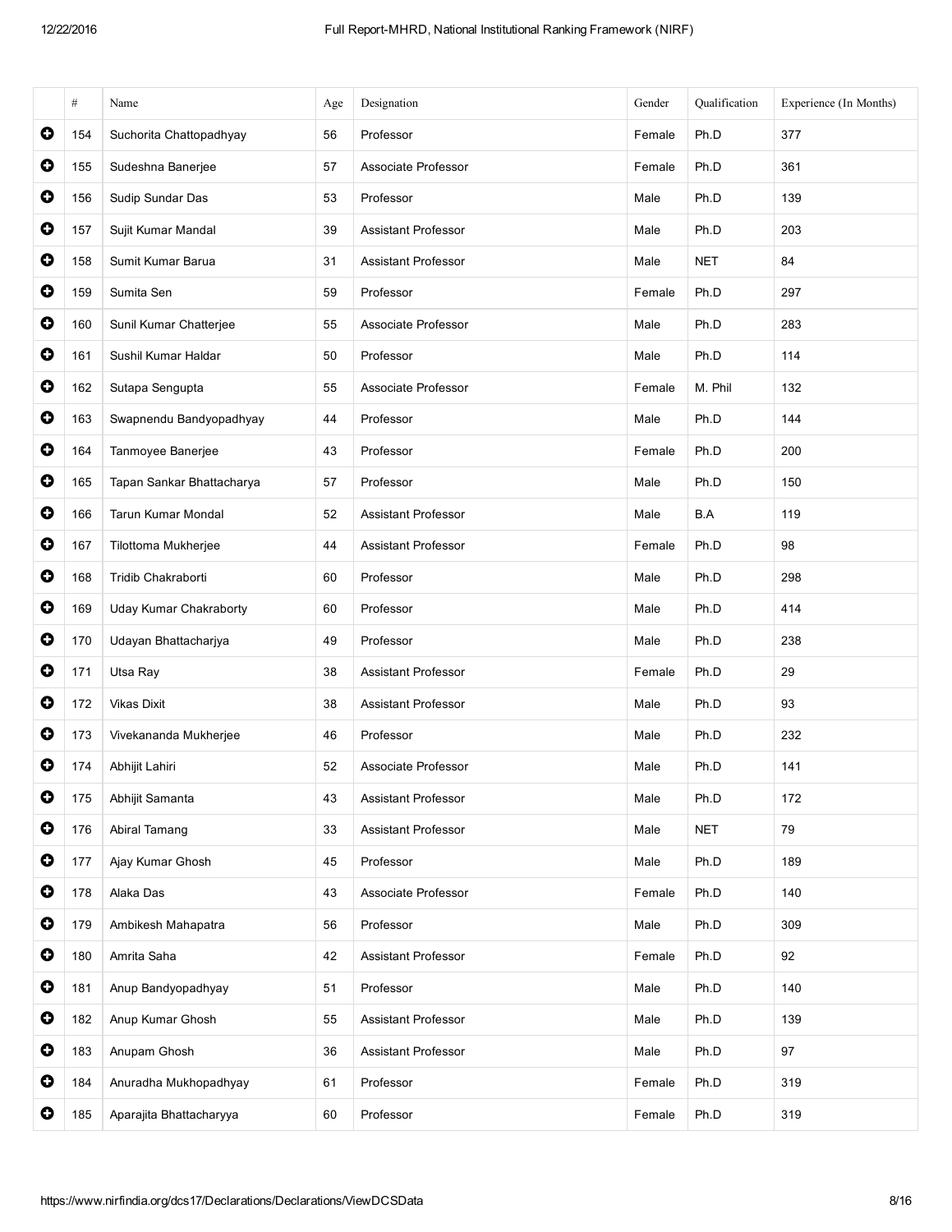|           | $\#$ | Name                        | Age | Designation                | Gender | Qualification | Experience (In Months) |
|-----------|------|-----------------------------|-----|----------------------------|--------|---------------|------------------------|
| $\bullet$ | 186  | Argha Deb                   | 50  | Professor                  | Male   | Ph.D          | 252                    |
| $\bullet$ | 187  | Arindam Bhattacharyya       | 48  | Associate Professor        | Male   | Ph.D          | 141                    |
| $\bullet$ | 188  | Arun Mahata                 | 43  | Associate Professor        | Male   | M. Phil       | 114                    |
| $\bullet$ | 189  | Arup Gayen                  | 41  | Assistant Professor        | Male   | Ph.D          | 131                    |
| $\bullet$ | 190  | Ashis Kr Sarkar             | 55  | Professor                  | Male   | Ph.D          | 285                    |
| $\bullet$ | 191  | Asim Kumar Ghosh            | 47  | Associate Professor        | Male   | Ph.D          | 100                    |
| $\bullet$ | 192  | Asok Kumar Mallik           | 64  | Professor                  | Male   | Ph.D          | 504                    |
| $\bullet$ | 193  | Avijit Mukherjee            | 52  | Associate Professor        | Male   | Ph.D          | 78                     |
| $\bullet$ | 194  | Babar Ali Shah              | 46  | <b>Assistant Professor</b> | Male   | Ph.D          | 29                     |
| $\bullet$ | 195  | <b>Basudev Ghosh</b>        | 59  | Professor                  | Male   | Ph.D          | 87                     |
| $\bullet$ | 196  | Bharati Tudu                | 32  | <b>Assistant Professor</b> | Female | Ph.D          | 96                     |
| $\bullet$ | 197  | Bibhas Chandra Giri         | 49  | Professor                  | Male   | Ph.D          | 141                    |
| $\bullet$ | 198  | <b>Biplab Bhattacharjee</b> | 53  | Associate Professor        | Male   | Ph.D          | 255                    |
| $\bullet$ | 199  | <b>Biswadip Das</b>         | 51  | Professor                  | Male   | Ph.D          | 333                    |
| $\bullet$ | 200  | Brajadulal Chattopadhyay    | 54  | Professor                  | Male   | Ph.D          | 217                    |
| $\bullet$ | 201  | Chandan Kumar Mondal        | 45  | Associate Professor        | Male   | Ph.D          | 179                    |
| $\bullet$ | 202  | Chinmay Mandal              | 34  | <b>Assistant Professor</b> | Male   | <b>SLET</b>   | 80                     |
| $\bullet$ | 203  | Chittaranjan Sinha          | 55  | Professor                  | Male   | Ph.D          | 344                    |
| $\bullet$ | 204  | Debajit Dutta               | 34  | Assistant Professor        | Male   | Ph.D          | 69                     |
| $\bullet$ | 205  | Debasish Biswas             | 47  | Associate Professor        | Male   | Ph.D          | 158                    |
| $\bullet$ | 206  | Debasish Lohar              | 53  | Professor                  | Male   | Ph.D          | 246                    |
| $\bullet$ | 207  | Debasish Shome              | 61  | Professor                  | Male   | Ph.D          | 305                    |
| $\bullet$ | 208  | Debdas Mandal               | 34  | <b>Assistant Professor</b> | Male   | M.A           | 88                     |
| $\bullet$ | 209  | Dhruba Banerjee             | 39  | <b>Assistant Professor</b> | Male   | Ph.D          | 80                     |
| $\bullet$ | 210  | Dipak Ch Pal                | 44  | Associate Professor        | Male   | Ph.D          | 167                    |
| $\bullet$ | 211  | Dipak Kumar Kesh            | 49  | Associate Professor        | Male   | Ph.D          | 188                    |
| $\bullet$ | 212  | Dipankar Mandal             | 38  | <b>Assistant Professor</b> | Male   | Ph.D          | 102                    |
| $\bullet$ | 213  | Farook Rahaman              | 46  | Professor                  | Male   | Ph.D          | 167                    |
| $\bullet$ | 214  | Gopal Chandra Shit          | 38  | <b>Assistant Professor</b> | Male   | Ph.D          | 102                    |
| $\bullet$ | 215  | Gourhari Maiti              | 49  | Associate Professor        | Male   | Ph.D          | 228                    |
| $\bullet$ | 216  | Goutam Kr Sen               | 63  | Professor                  | Male   | Ph.D          | 193                    |
| $\bullet$ | 217  | Hardik Brata Biswas         | 38  | Other                      | Male   | M. Phil       | 42                     |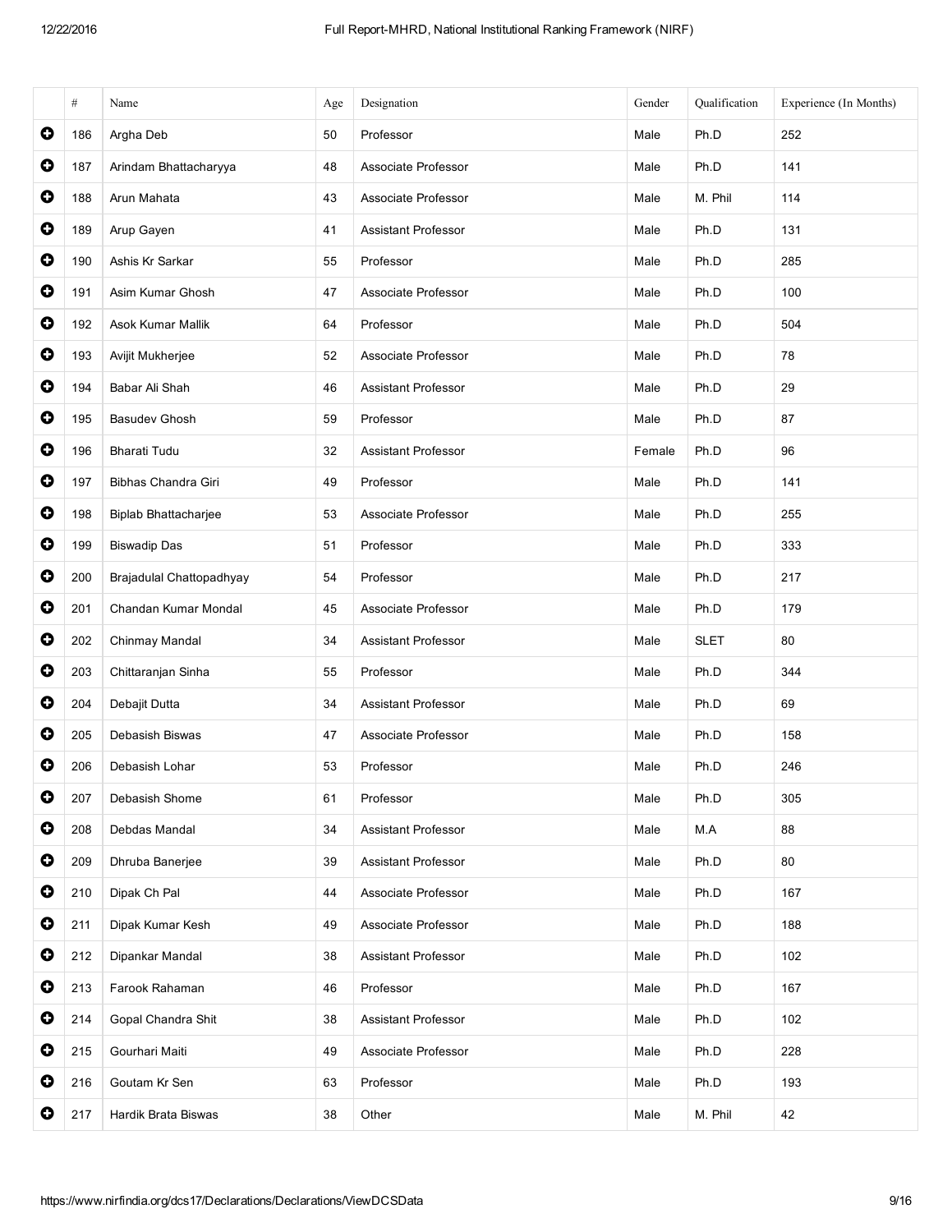|           | #   | Name                     | Age | Designation                | Gender | Qualification | Experience (In Months) |
|-----------|-----|--------------------------|-----|----------------------------|--------|---------------|------------------------|
| $\bullet$ | 218 | Indranath Sengupta       | 46  | Associate Professor        | Male   | Ph.D          | 188                    |
| $\bullet$ | 219 | Jayoti Das               | 42  | Associate Professor        | Female | Ph.D          | 158                    |
| $\bullet$ | 220 | Jnan Prakash Naskar      | 45  | Professor                  | Male   | Ph.D          | 234                    |
| $\bullet$ | 221 | Joydeep Chowdhury        | 44  | Associate Professor        | Male   | Ph.D          | 11                     |
| $\bullet$ | 222 | Joydeep Mukherjee        | 49  | Associate Professor        | Male   | Ph.D          | 199                    |
| $\bullet$ | 223 | Kajal Krishna Rajak      | 43  | Professor                  | Male   | Ph.D          | 205                    |
| $\bullet$ | 224 | Kallol Paul              | 47  | Professor                  | Male   | Ph.D          | 141                    |
| $\bullet$ | 225 | Kalyan Kr Chattopadhyay  | 53  | Associate Professor        | Male   | Ph.D          | 256                    |
| $\bullet$ | 226 | Kalyan Kumar Mukherjea   | 61  | Professor                  | Male   | Ph.D          | 193                    |
| $\bullet$ | 227 | Kalyan Kumar Das         | 58  | Professor                  | Male   | Ph.D          | 301                    |
| $\bullet$ | 228 | Kanak Chandra Sarkar     | 47  | Associate Professor        | Male   | Ph.D          | 228                    |
| $\bullet$ | 229 | Kausikisankar Pramanik   | 46  | Associate Professor        | Male   | Ph.D          | 204                    |
| $\bullet$ | 230 | Kaustav Bakshi           | 37  | <b>Assistant Professor</b> | Male   | <b>NET</b>    | 177                    |
| $\bullet$ | 231 | Lakshmi Sivaramakrishnan | 56  | Professor                  | Female | Ph.D          | 252                    |
| $\bullet$ | 232 | Mahammad Ali             | 54  | Professor                  | Male   | Ph.D          | 309                    |
| 0         | 233 | Maitreyee Datta          | 43  | Associate Professor        | Female | Ph.D          | 86                     |
| $\bullet$ | 234 | Manasi Mandal            | 36  | <b>Assistant Professor</b> | Female | Ph.D          | 101                    |
| $\bullet$ | 235 | Mitali Mondal            | 40  | Associate Professor        | Female | Ph.D          | 144                    |
| $\bullet$ | 236 | <b>Mridul Bose</b>       | 60  | Associate Professor        | Male   | Ph.D          | 206                    |
| $\bullet$ | 237 | Nabin Baran Manik        | 47  | Professor                  | Male   | Ph.D          | 220                    |
| O         | 238 | Nandadulal Bairagi       | 49  | Professor                  | Male   | Ph.D          | 216                    |
| $\bullet$ | 239 | Nandan Bhattacharjee     | 48  | <b>Assistant Professor</b> | Male   | Ph.D          | 132                    |
| $\bullet$ | 240 | Narayan Chandra Majee    | 55  | Associate Professor        | Male   | Ph.D          | 230                    |
| $\bullet$ | 241 | Nibir Mondal             | 53  | Professor                  | Male   | Ph.D          | 290                    |
| $\bullet$ | 242 | Nilanjana Gupta          | 55  | Professor                  | Female | Ph.D          | 303                    |
| $\bullet$ | 243 | Nitin Chattopadhyay      | 56  | Professor                  | Male   | Ph.D          | 325                    |
| $\bullet$ | 244 | Pabitra Kumar Paul       | 38  | Associate Professor        | Male   | Ph.D          | 146                    |
| $\bullet$ | 245 | Paltu Kumar Dhal         | 34  | <b>Assistant Professor</b> | Male   | Ph.D          | 41                     |
| $\bullet$ | 246 | Partha Pratim Parui      | 40  | Assistant Professor        | Male   | Ph.D          | 122                    |
| $\bullet$ | 247 | Partha Pratim Ray        | 42  | Assistant Professor        | Male   | Ph.D          | 132                    |
| $\bullet$ | 248 | Partha Ray               | 35  | <b>Assistant Professor</b> | Male   | Ph.D          | 136                    |
| 0         | 249 | Prabir Kumar Kundu       | 55  | Professor                  | Male   | Ph.D          | 166                    |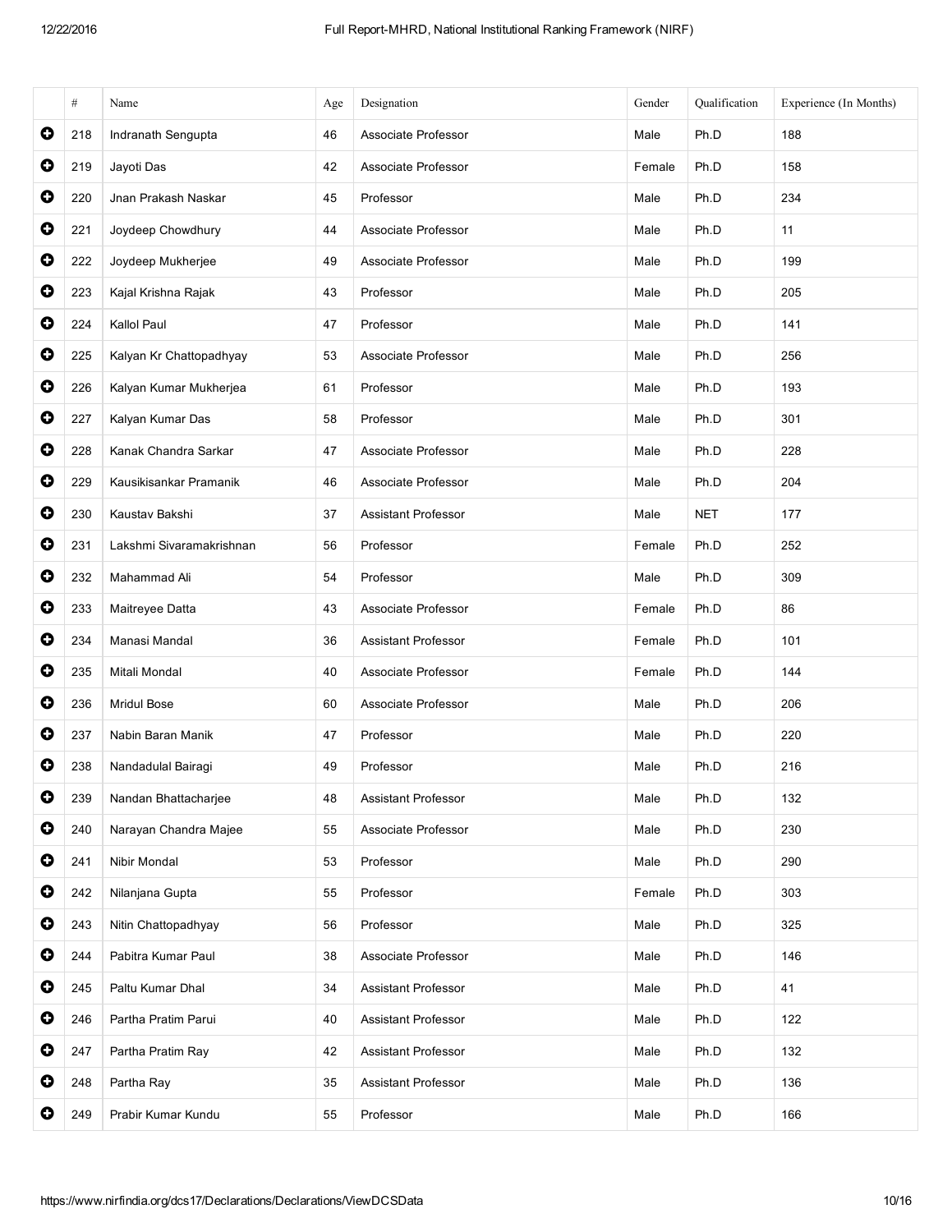|           | $\#$ | Name                   | Age | Designation                                   | Gender | Qualification | Experience (In Months) |
|-----------|------|------------------------|-----|-----------------------------------------------|--------|---------------|------------------------|
| $\bullet$ | 250  | Pradip Kumar Mahapatra | 55  | Associate Professor                           | Male   | Ph.D          | 169                    |
| $\bullet$ | 251  | Prakash Chandra Mali   | 57  | Professor                                     | Male   | Ph.D          | 391                    |
| $\bullet$ | 252  | Pratik Kumar Sen       | 64  | Professor                                     | Male   | Ph.D          | 333                    |
| $\bullet$ | 253  | Pratulananda Das       | 46  | Professor                                     | Male   | Ph.D          | 231                    |
| $\bullet$ | 254  | Priti Kumar Roy        | 49  | Associate Professor                           | Male   | Ph.D          | 99                     |
| $\bullet$ | 255  | Pulak Sengupta         | 53  | Professor                                     | Male   | Ph.D          | 313                    |
| $\bullet$ | 256  | Puspendu Sahu          | 42  | <b>Assistant Professor</b>                    | Male   | Ph.D          | 98                     |
| $\bullet$ | 257  | Radhaballabh Bhar      | 60  | Professor                                     | Male   | Ph.D          | 265                    |
| $\bullet$ | 258  | Rafat Ali              | 40  | <b>Assistant Professor</b>                    | Male   | M.A           | 146                    |
| $\bullet$ | 259  | Ramit Samaddar         | 31  | <b>Assistant Professor</b>                    | Male   | <b>NET</b>    | 73                     |
| $\bullet$ | 260  | Rina Ghosh             | 59  | Professor                                     | Female | Ph.D          | 291                    |
| $\bullet$ | 261  | Rochona Das Poddar     | 53  | Associate Professor                           | Female | M.A           | 298                    |
| $\bullet$ | 262  | Ruma Ray               | 47  | Associate Professor                           | Female | Ph.D          | 202                    |
| $\bullet$ | 263  | Sachindranath Das      | 34  | <b>Assistant Professor</b>                    | Male   | Ph.D          | 76                     |
| $\bullet$ | 264  | Sadhana Chatterjee     | 39  | Assistant Professor                           | Female | Ph.D          | 85                     |
| $\bullet$ | 265  | Sagnik Sinha           | 54  | Associate Professor                           | Male   | Ph.D          | 283                    |
| $\bullet$ | 266  | Saikat Kumar Seth      | 33  | Assistant Professor                           | Male   | Ph.D          | 118                    |
| $\bullet$ | 267  | Samaresh Bhattacharya  | 56  | Dean / Principal / Director / Vice Chancellor | Male   | Ph.D          | 293                    |
| $\bullet$ | 268  | Sanjay Bhar            | 50  | Professor                                     | Male   | Ph.D          | 254                    |
| $\bullet$ | 269  | Sanjay Sanyal          | 51  | Professor                                     | Male   | Ph.D          | 177                    |
| O         | 270  | Sanjoy Kumar           | 49  | Associate Professor                           | Male   | Ph.D          | 158                    |
| $\bullet$ | 271  | Sankar Narayan Patra   | 38  | Assistant Professor                           | Male   | Ph.D          | 120                    |
| $\bullet$ | 272  | Santosh Biswas         | 35  | Assistant Professor                           | Male   | <b>NET</b>    | 94                     |
| $\bullet$ | 273  | Sarmistha Mandal       | 44  | <b>Assistant Professor</b>                    | Female | Ph.D          | 130                    |
| $\bullet$ | 274  | Saubhik Haldar         | 48  | Assistant Professor                           | Male   | Ph.D          | 133                    |
| $\bullet$ | 275  | Shamik Ghosh           | 50  | Professor                                     | Male   | Ph.D          | 276                    |
| $\bullet$ | 276  | Shouvik Chattopadhyay  | 36  | <b>Assistant Professor</b>                    | Male   | Ph.D          | 126                    |
| $\bullet$ | 277  | Sisir Kanti Mondal     | 47  | Professor                                     | Male   | Ph.D          | 198                    |
| $\bullet$ | 278  | Sisir Kanti Nag        | 61  | Professor                                     | Male   | Ph.D          | 312                    |
| $\bullet$ | 279  | Sk Saiyad Ali          | 41  | <b>Assistant Professor</b>                    | Male   | <b>NET</b>    | 101                    |
| $\bullet$ | 280  | Somnath Ghosh          | 62  | Professor                                     | Male   | Ph.D          | 414                    |
| $\bullet$ | 281  | Soumen Ghosh           | 46  | Associate Professor                           | Male   | Ph.D          | 180                    |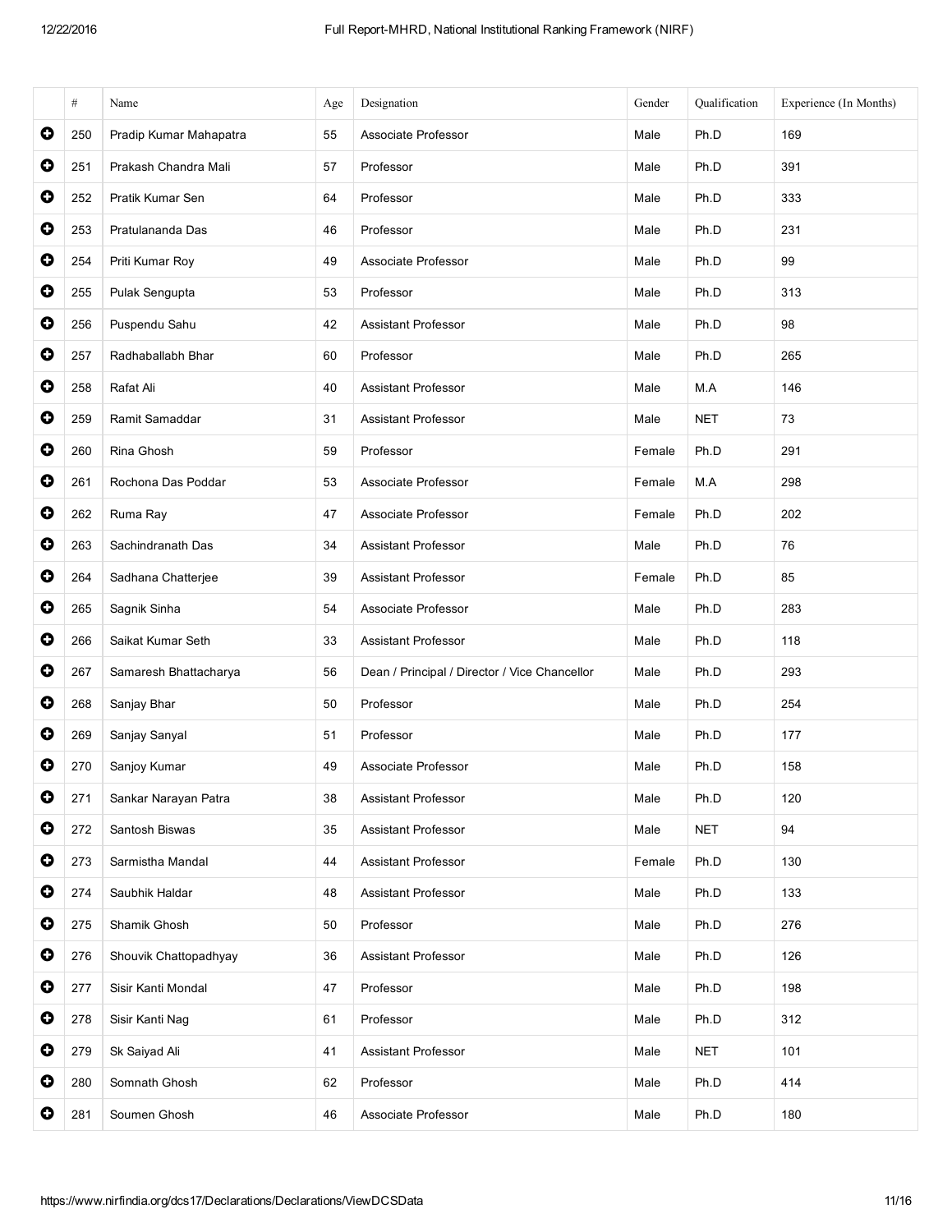|           | #   | Name                          | Age | Designation                                   | Gender | Oualification | Experience (In Months) |
|-----------|-----|-------------------------------|-----|-----------------------------------------------|--------|---------------|------------------------|
| $\bullet$ | 282 | Soumen Mondal                 | 38  | <b>Assistant Professor</b>                    | Male   | <b>SLET</b>   | 6                      |
| $\bullet$ | 283 | Sourav Das                    | 48  | Associate Professor                           | Male   | Ph.D          | 226                    |
| $\bullet$ | 284 | Subarna Bhattacharyya         | 41  | <b>Assistant Professor</b>                    | Female | Ph.D          | 28                     |
| $\bullet$ | 285 | Subendu Bikas Bardhan         | 65  | Professor                                     | Male   | Ph.D          | 421                    |
| $\bullet$ | 286 | Subenoy Chakraborty           | 57  | Professor                                     | Male   | Ph.D          | 391                    |
| $\bullet$ | 287 | Subhadipta Mukhopadhyay       | 46  | <b>Assistant Professor</b>                    | Male   | Ph.D          | 134                    |
| $\bullet$ | 288 | Subhankar Ray                 | 51  | Associate Professor                           | Male   | Ph.D          | 234                    |
| $\bullet$ | 289 | Subhas Chandra Mondal         | 53  | Professor                                     | Male   | Ph.D          | 257                    |
| $\bullet$ | 290 | Subhash Chandra Bhattacharyya | 61  | Professor                                     | Male   | Ph.D          | 432                    |
| $\bullet$ | 291 | Subir Mukhopadhyay            | 59  | Professor                                     | Male   | Ph.D          | 300                    |
| $\bullet$ | 292 | Subir Sarkar                  | 56  | Professor                                     | Male   | Ph.D          | 223                    |
| $\bullet$ | 293 | Subrata Karmakar              | 52  | Professor                                     | Male   | Ph.D          | 131                    |
| $\bullet$ | 294 | Subrata Mukhopadhyay          | 53  | Dean / Principal / Director / Vice Chancellor | Male   | Ph.D          | 256                    |
| $\bullet$ | 295 | Subrata Nath Koner            | 54  | Professor                                     | Male   | Ph.D          | 206                    |
| $\bullet$ | 296 | Subrata Sarkar                | 35  | <b>Assistant Professor</b>                    | Male   | Ph.D          | 101                    |
| $\bullet$ | 297 | Sudeshna Banerjea             | 53  | Professor                                     | Female | Ph.D          | 279                    |
| $\bullet$ | 298 | Sugata Hazra                  | 58  | Dean / Principal / Director / Vice Chancellor | Male   | Ph.D          | 301                    |
| $\bullet$ | 299 | Sujata Tarafder               | 63  | Professor                                     | Female | Ph.D          | 318                    |
| 0         | 300 | Sujay Baitalik                | 48  | Associate Professor                           | Male   | Ph.D          | 221                    |
| $\bullet$ | 301 | Sujit Kumar Sardar            | 50  | Professor                                     | Male   | Ph.D          | 139                    |
| O         | 302 | Sukhen Das                    | 52  | Professor                                     | Male   | Ph.D          | 300                    |
| $\bullet$ | 303 | Sukhendu Kar                  | 42  | <b>Assistant Professor</b>                    | Male   | Ph.D          | 132                    |
| $\bullet$ | 304 | Sulava Bhattacharyya          | 58  | Associate Professor                           | Female | Ph.D          | 301                    |
| $\bullet$ | 305 | Suman Das                     | 44  | <b>Assistant Professor</b>                    | Male   | Ph.D          | 94                     |
| $\bullet$ | 306 | Sunipa Mandal                 | 36  | Assistant Professor                           | Female | <b>NET</b>    | 29                     |
| $\bullet$ | 307 | Supriya Mondal                | 43  | Associate Professor                           | Male   | Ph.D          | 170                    |
| $\bullet$ | 308 | Susanta Kr Samanta            | 44  | Associate Professor                           | Male   | Ph.D          | 176                    |
| $\bullet$ | 309 | Sutanuka Ghosh                | 42  | <b>Assistant Professor</b>                    | Female | Ph.D          | 86                     |
| $\bullet$ | 310 | Swapam kumar Bhattacharya     | 58  | Professor                                     | Male   | Ph.D          | 254                    |
| $\bullet$ | 311 | Swapna Debnath                | 59  | Associate Professor                           | Female | Ph.D          | 285                    |
| $\bullet$ | 312 | Tanurima Bhaumik              | 38  | <b>Assistant Professor</b>                    | Female | Ph.D          | 116                    |
| $\bullet$ | 313 | Tapan Kumar Baidya            | 63  | Professor                                     | Male   | Ph.D          | 305                    |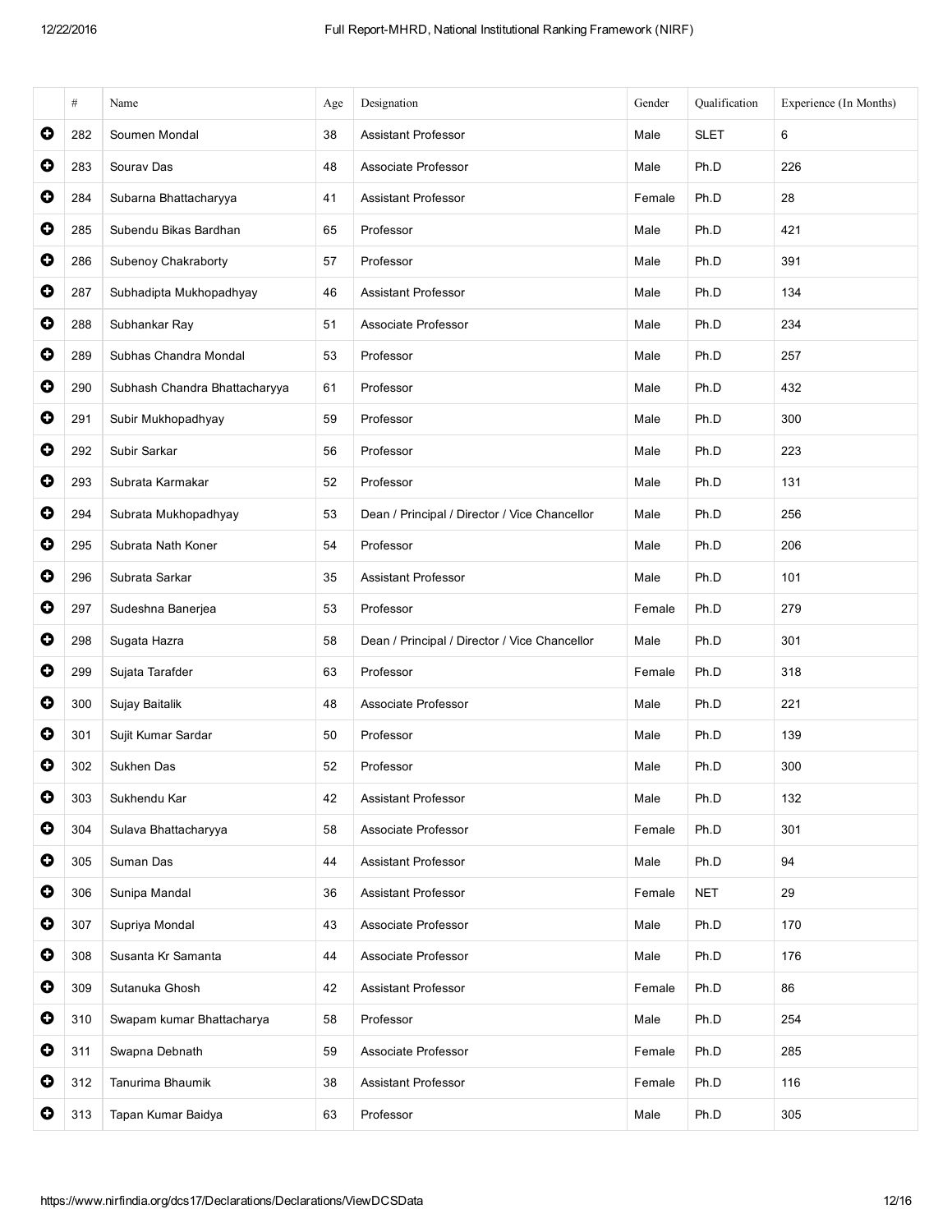|           | #   | Name                      | Age | Designation                | Gender | <b>Qualification</b> | Experience (In Months) |
|-----------|-----|---------------------------|-----|----------------------------|--------|----------------------|------------------------|
| $\bullet$ | 314 | Tapan Kumar Mondal        | 35  | <b>Assistant Professor</b> | Male   | Ph.D                 | 116                    |
| $\bullet$ | 315 | Tapas Kumar Ballabh       | 56  | Associate Professor        | Male   | Ph.D                 | 301                    |
| $\bullet$ | 316 | Tapas Ranjan Middya       | 61  | Professor                  | Male   | Ph.D                 | 296                    |
| $\bullet$ | 317 | <b>Tarit Roychowdhyry</b> | 52  | Associate Professor        | Male   | Ph.D                 | 28                     |
| O         | 318 | Tridib Kumar Mondal       | 30  | Assistant Professor        | Male   | <b>SLET</b>          | 29                     |
| O         | 319 | <b>Tuhin Ghosh</b>        | 46  | Assistant Professor        | Male   | Ph.D                 | 136                    |
| 0         | 320 | Umasish Jana              | 46  | Associate Professor        | Male   | Ph.D                 | 158                    |
| 0         | 321 | Umesh Chandra Halder      | 53  | Associate Professor        | Male   | Ph.D                 | 186                    |

#### Financial Resources: Utilised Amount for the Capital & Operational expenditure for previous 3 years

| Financial Year                                                                                                                                                                      | 2015-16                                                                                                       | 2014-15                                                                                                         | 2013-14                                                                                               |  |  |  |  |  |  |
|-------------------------------------------------------------------------------------------------------------------------------------------------------------------------------------|---------------------------------------------------------------------------------------------------------------|-----------------------------------------------------------------------------------------------------------------|-------------------------------------------------------------------------------------------------------|--|--|--|--|--|--|
|                                                                                                                                                                                     | <b>Utilised Amount</b>                                                                                        | <b>Utilised Amount</b>                                                                                          | <b>Utilised Amount</b>                                                                                |  |  |  |  |  |  |
| Annual Capital Expenditure on Academic Activities and Resources (excluding expenditure on buildings)                                                                                |                                                                                                               |                                                                                                                 |                                                                                                       |  |  |  |  |  |  |
| Library                                                                                                                                                                             | 31253579 (Rupees Three<br>Crore Twelve Lakh Fifty<br><b>Three Thousand Five</b><br>Hundred Seventy Nine only) | 54555335 (Rupees Five<br>Crore Forty Five Lakh Fifty<br><b>Five Thousand Three</b><br>Hundred Thirty Five only) | 59439218 (Rupees Five<br>Crore Ninety Four Lakh Thirty<br>Nine Thousand Two Hundred<br>Eighteen only) |  |  |  |  |  |  |
| New Equipment for Laboratories                                                                                                                                                      | 21859940 (Rupees Two<br>Crore Eighteen Lakh Fifty<br>Nine Thousand Nine Hundred<br>Forty only)                | 34490087 (Rupees Three<br>Crore Forty Four Lakh Ninety<br>Thousand Eighty Seven only)                           | 57914566 (Rupees Five<br>Crore Seventy Nine Lakh<br>Fourteen Thousand Five<br>Hundred Sixty Six only) |  |  |  |  |  |  |
| <b>Engineering Workshops</b>                                                                                                                                                        | $0$ (Zero)                                                                                                    | $0$ (Zero)                                                                                                      | $0$ (Zero)                                                                                            |  |  |  |  |  |  |
| Studios                                                                                                                                                                             | $0$ (Zero)                                                                                                    | $0$ (Zero)                                                                                                      | $0$ (Zero)                                                                                            |  |  |  |  |  |  |
| Other suitably identified academic activities                                                                                                                                       | 6658951 (Rupees Sixty Six<br>Lakh Fifty Eight Thousand<br>Nine Hundred Fifty One only)                        | 7630202 (Rupees Seventy<br>Six Lakh Thirty Thousand<br>Two Hundred Two only)                                    | 7769671 (Rupees Seventy<br>Seven Lakh Sixty Nine<br><b>Thousand Six Hundred</b><br>Seventy One only)  |  |  |  |  |  |  |
| <b>Annual Operational Expenditure</b>                                                                                                                                               |                                                                                                               |                                                                                                                 |                                                                                                       |  |  |  |  |  |  |
| Salaries (Teaching and Non Teaching staff)                                                                                                                                          | 588237000 (Rupees Fifty<br>Eight Crore Eighty Two Lakh<br>Thirty Seven Thousand only)                         | 632818500 (Rupees Sixty<br>Three Crore Twenty Eight<br>Lakh Eighteen Thousand Five<br>Hundred only)             | 597640500 (Rupees Fifty<br>Nine Crore Seventy Six Lakh<br>Forty Thousand Five<br>Hundred only)        |  |  |  |  |  |  |
| Maintenance of Academic Infrastructure or consumables.<br>other running expenditures, Seminars/Conferences/Workshops<br>etc. (excluding maintenance of hostels and allied services) | 160649067 (Rupees Sixteen<br>Crore Six Lakh Forty Nine<br>Thousand Sixty Seven only)                          | 170133301 (Rupees<br>Seventeen Crore One Lakh<br>Thirty Three Thousand Three<br>Hundred One only)               | 110173009 (Rupees Eleven<br>Crore One Lakh Seventy<br>Three Thousand Nine only)                       |  |  |  |  |  |  |

## Women Diversity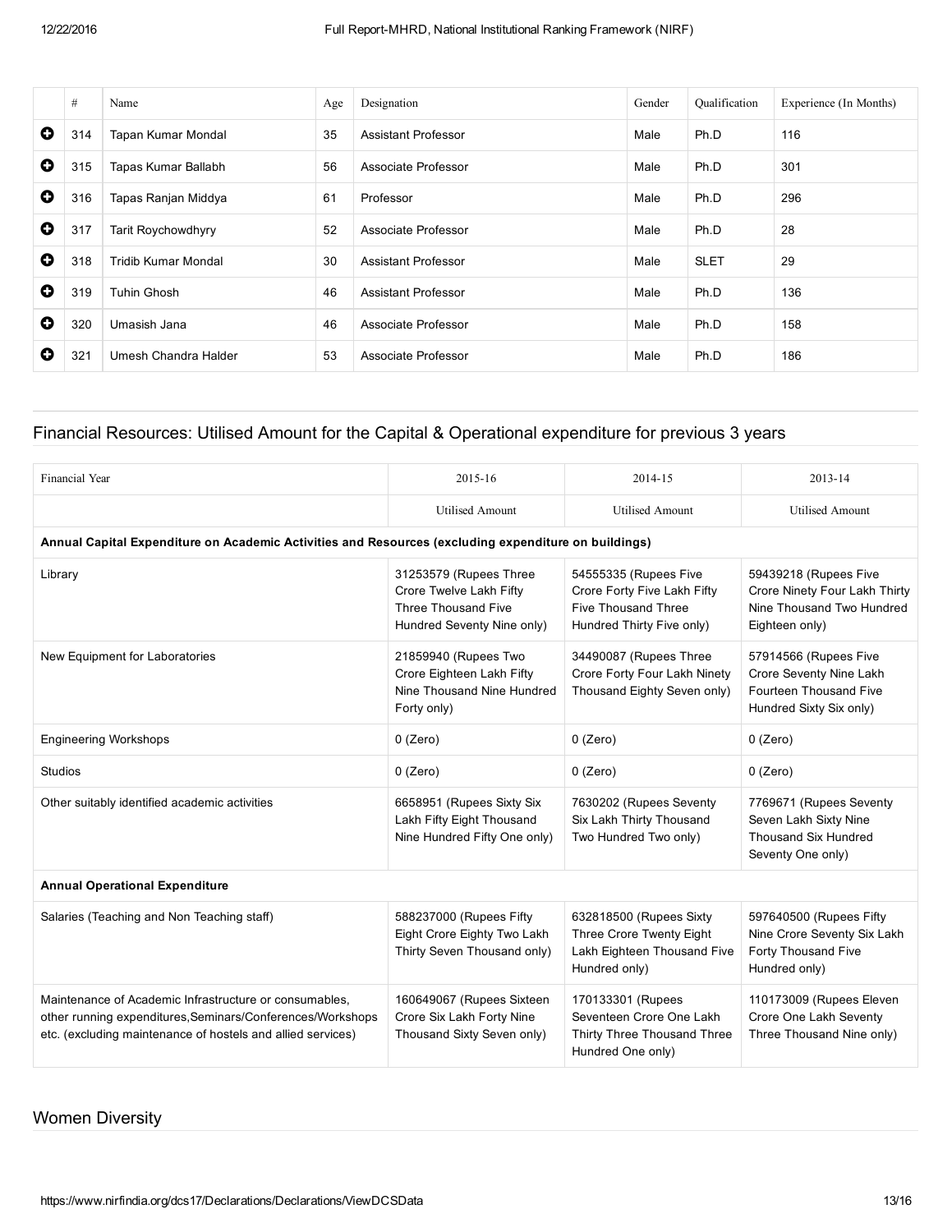No. of women members in senior administrative positions, such as Head of Departments, Dean or Institute Heads in previous academic year (2015-16):  $\boxed{4}$ 

#### IPR

| Calendar Year            | 2015 | 2014 | 2013 |
|--------------------------|------|------|------|
| No. of Patents Filed     |      |      | 0    |
| No. of Patents Published |      | υ    | 0    |
| No. of Patents Granted   |      |      |      |
| No. of Patents Licensed  |      |      | 0    |

Did your institution transferred atleast one technology in the previous three years?:  $\sqrt{\frac{N_o}{N_o}}$ 

| Financial Year                                    | 2015-16                                                                  | 2014-15                                                                  | 2013-14                                                                   |
|---------------------------------------------------|--------------------------------------------------------------------------|--------------------------------------------------------------------------|---------------------------------------------------------------------------|
| <b>Earning From Patents</b><br>(Amount in Rupees) | 89257                                                                    | 62171                                                                    | 70514                                                                     |
| Enter Amount in Words                             | Rupees Eighty Nine Thousand Two<br>Hundred Fifty Seven And One Four only | Rupees Sixty Two Thousand One Hundred<br>Seventy One And Four Three only | <b>Rupees Seventy Thousand Five</b><br>Hundred Fourteen And Two Nine only |

#### Sponsored Research Details

| Financial Year                                        | $2015 - 16$                                                                            | 2014-15                                                                                  | 2013-14                                                                                      |
|-------------------------------------------------------|----------------------------------------------------------------------------------------|------------------------------------------------------------------------------------------|----------------------------------------------------------------------------------------------|
| Total no. of<br><b>Sponsored Projects</b>             | 51                                                                                     | 58                                                                                       | 79                                                                                           |
| Total no. of Funding<br>Agencies                      | 18                                                                                     | 21                                                                                       | 22                                                                                           |
| <b>Total Amount</b><br>Received (Amount in<br>Rupees) | 107057557                                                                              | 105785645                                                                                | 128533318                                                                                    |
| Amount Received in<br>Words                           | Rupees Ten Crore Seventy Lakh Fifty<br>Seven Thousand Five Hundred Fifty<br>Seven only | Rupees Ten Crore Fifty Seven Lakh Eighty<br>Five Thousand Six Hundred Forty Five<br>only | Rupees Twelve Crore Eighty Five Lakh Thirty<br>Three Thousand Three Hundred Eighteen<br>only |

#### Consultancy Project Details

| Financial Year                    | 2015-16 | $2014 -$<br>-15 | 2013-14 |
|-----------------------------------|---------|-----------------|---------|
| Total no. of Consultancy Projects | 9       |                 | 4       |
| Total no. of Client Organizations | 2       |                 | .J      |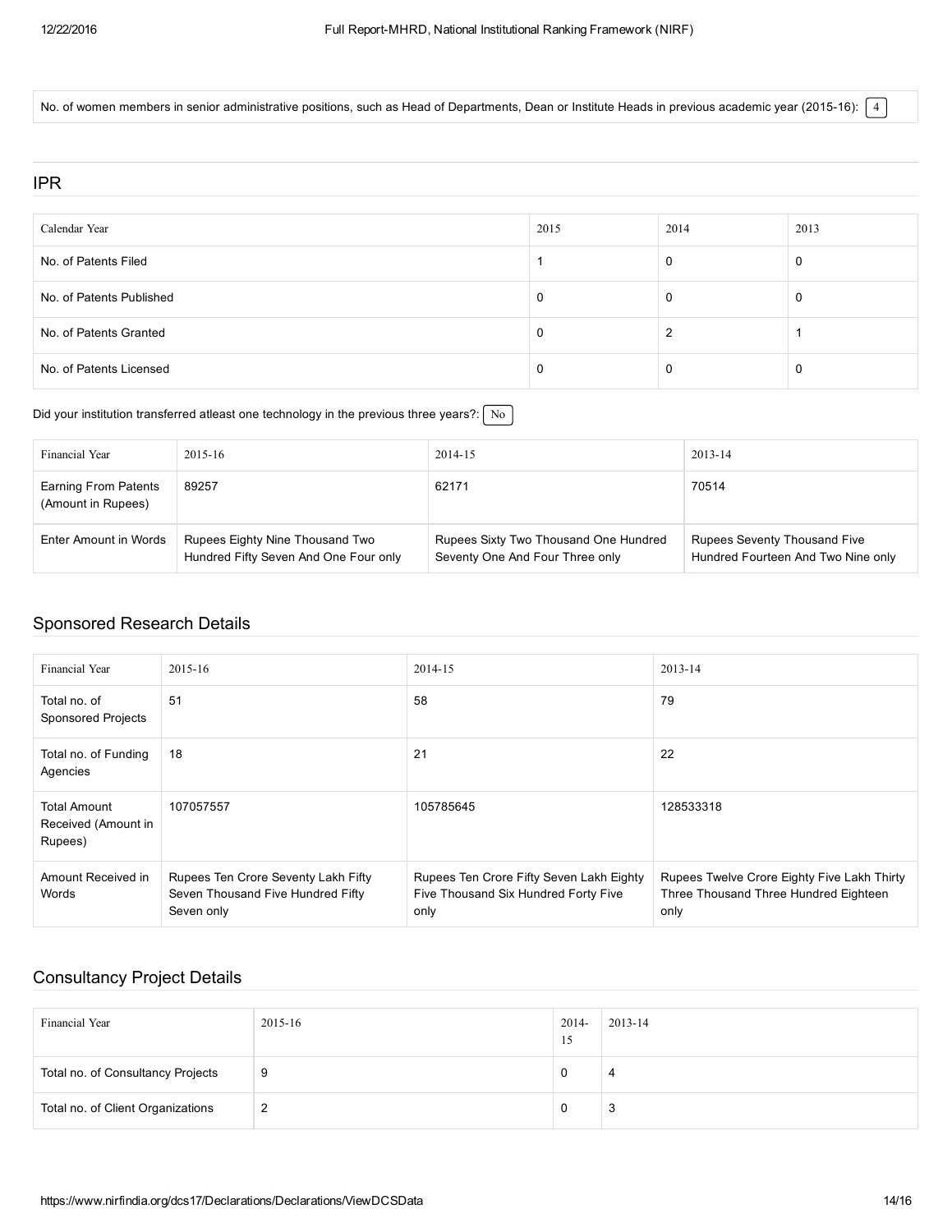| <b>Financial Year</b>                       | 2015-16                                                    | $2014-$<br>15 | 2013-14                                                      |
|---------------------------------------------|------------------------------------------------------------|---------------|--------------------------------------------------------------|
| Total Amount Received (Amount in<br>Rupees) | 81248                                                      | 0             | 120618                                                       |
| Amount Received in Words                    | Rupees Eighty One Thousand Two Hundred Forty<br>Eight only | Zero          | Rupees One Lakh Twenty Thousand Six Hundred<br>Eighteen only |

#### Executive Development Program

| Financial Year                              | $2015 - 16$ | 2014-15 | 2013-14 |
|---------------------------------------------|-------------|---------|---------|
| Total no. of Executive Development Programs | U           | 0       | 0       |
| Total no. of Participants                   |             | 0       | 0       |
| Total Annual Earnings (Amount in Rupees)    | U           | 0       | 0       |
| Total Annual Earnings in Words              | zero        | zero    | zero    |

## Facilities for PCS: Facilities of physically challenged students

| 1. Do your institution buildings have Lifts/Ramps?                                                                                                        | Yes, in all the buildings        |
|-----------------------------------------------------------------------------------------------------------------------------------------------------------|----------------------------------|
| 2. Do your institution have provision for walking aids, includingwheelchairs and transportation from one building to another for<br>handicapped students? | Yes, in all the buildings        |
| 3. Do your institution buildings have specially designed toilets for handicapped students?                                                                | Yes, in some of the<br>buildings |

## Upload Prescribed Formats

| Srno           | Format Name                                          | Download                                                                                                    |
|----------------|------------------------------------------------------|-------------------------------------------------------------------------------------------------------------|
|                | Consultancy Project Details (Parameter 2D)           | Download uploaded format<br>(/dcs17/Uploads/ConsultancyProje<br>COLL-2-<br>10326_ConsultancyProjectDetails  |
| $\overline{2}$ | Entrepreneurship Details (Parameter 3A)              | Download uploaded format<br>(/dcs17/Uploads/Entrepreneurship)<br>COLL-2-<br>10326_EntrepreneurshipDetails_2 |
| 3              | Executive Development Program Details (Parameter 2D) | Download uploaded format<br>(/dcs17/Uploads/ExecutiveDevelor<br>COLL-2-<br>10326 ExecutiveDevelopmentPro    |